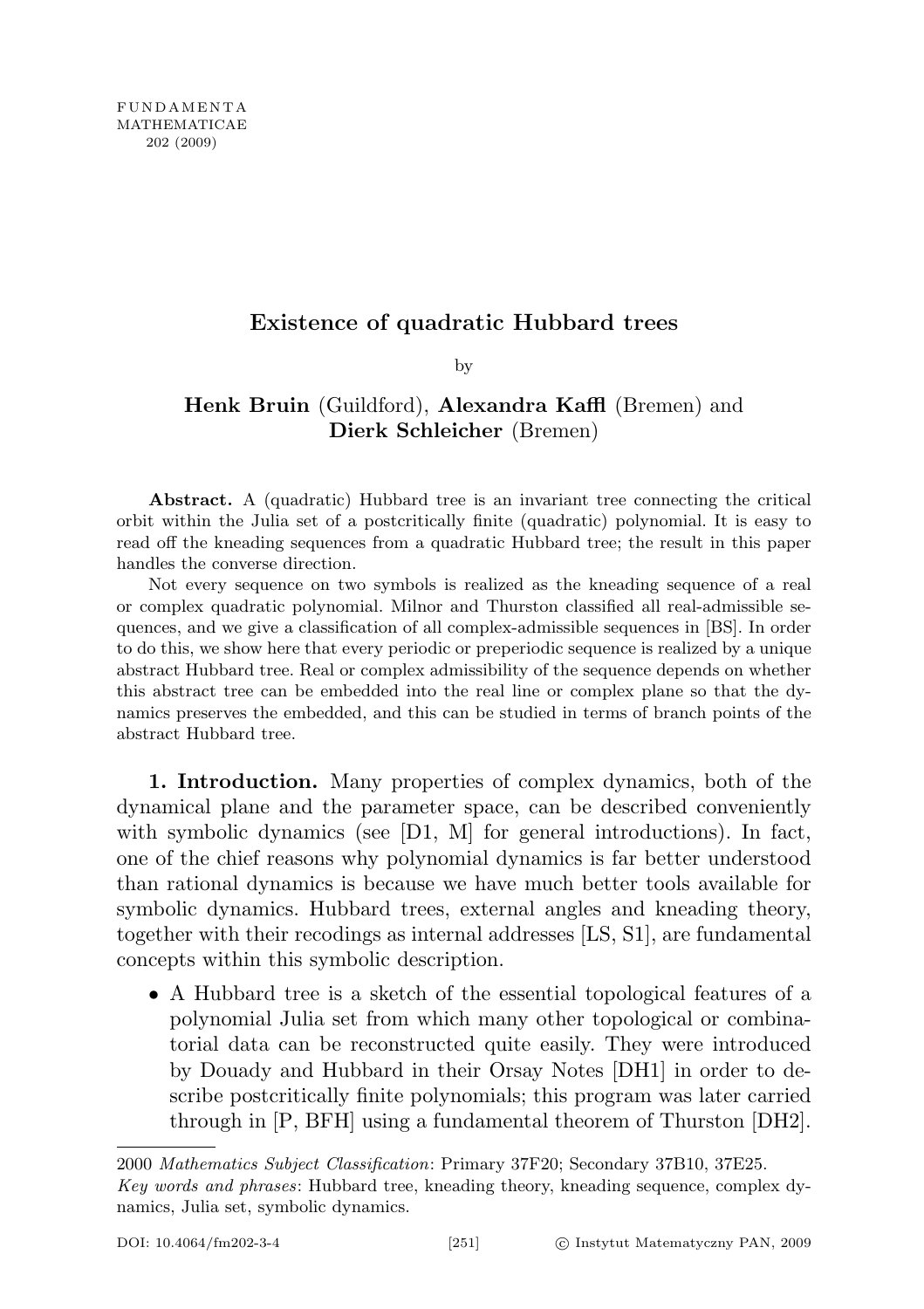## $252$  H. Bruin *et al.*

- External angles and external parameter angles help to organize Julia sets and the space of quadratic polynomials respectively (see [S4]).
	- In the dynamical space of a fixed polynomial  $f: z \mapsto z^2 + c_1$  (with  $c_1$  in the Mandelbrot set  $\mathcal{M}$ ), the angle doubling map on the circle  $\mathbb{S}^1 = \mathbb{R}/\mathbb{Z}$  of external angles factorizes over the dynamics on the Julia set of f by identifying angles whose external rays land at the same point.
	- Similarly, every angle in  $\mathbb{S}^1$  occurs as external parameter angle for some quadratic polynomial, and it is usually easy to tell if different angles correspond to the same polynomial, i.e., if their external parameter rays land at the same  $c \in \partial \mathcal{M}$  (<sup>1</sup>).

Thus dynamical and parameter external angles give rise to topological models "from the outside" of Julia sets and the Mandelbrot set respectively (see [S3, T]).

• The dynamics of a dendrite quadratic Julia set (or a Hubbard tree) can be described by itineraries using symbols 0 and 1 for the parts on either side of the critical point, and ∗ for the critical point itself. The itinerary of the critical value  $c_1$  is called the kneading sequence. Kneading sequences, especially in their human-readable form of internal addresses [LS, S1], allow one to construct a model of the Mandelbrot set "from the inside". They describe which polynomials are topologically conjugate, and which external angles correspond to rays that land together.

There are many algorithms known to turn one of these three concepts into another. From a Hubbard tree one can directly read off the associated kneading sequence and the external angle(s), provided the Hubbard tree comes (as is traditionally the case) with an embedding into the plane (see [D2, BKS] and Example 2.7). Similarly, every external angle easily specifies the associated kneading sequence. It is much harder to find a Hubbard tree or an external angle from the kneading sequence. This is what we do in the present paper.

Part of the difficulty of finding a Hubbard tree for a given kneading sequence comes from the fact that some kneading sequences are not realized by complex polynomials and thus by Hubbard trees embedded in the plane. Other kneading sequences are realized by several such trees. It turns out that both difficulties disappear when we turn attention to abstract (non-embedded) Hubbard trees. Our main result is the following (see Theorem 2.5):

Every periodic or preperiodic kneading sequence is realized by a unique abstract Hubbard tree.

 $(1)$  We are only concerned with rational angles, so their external parameter rays land.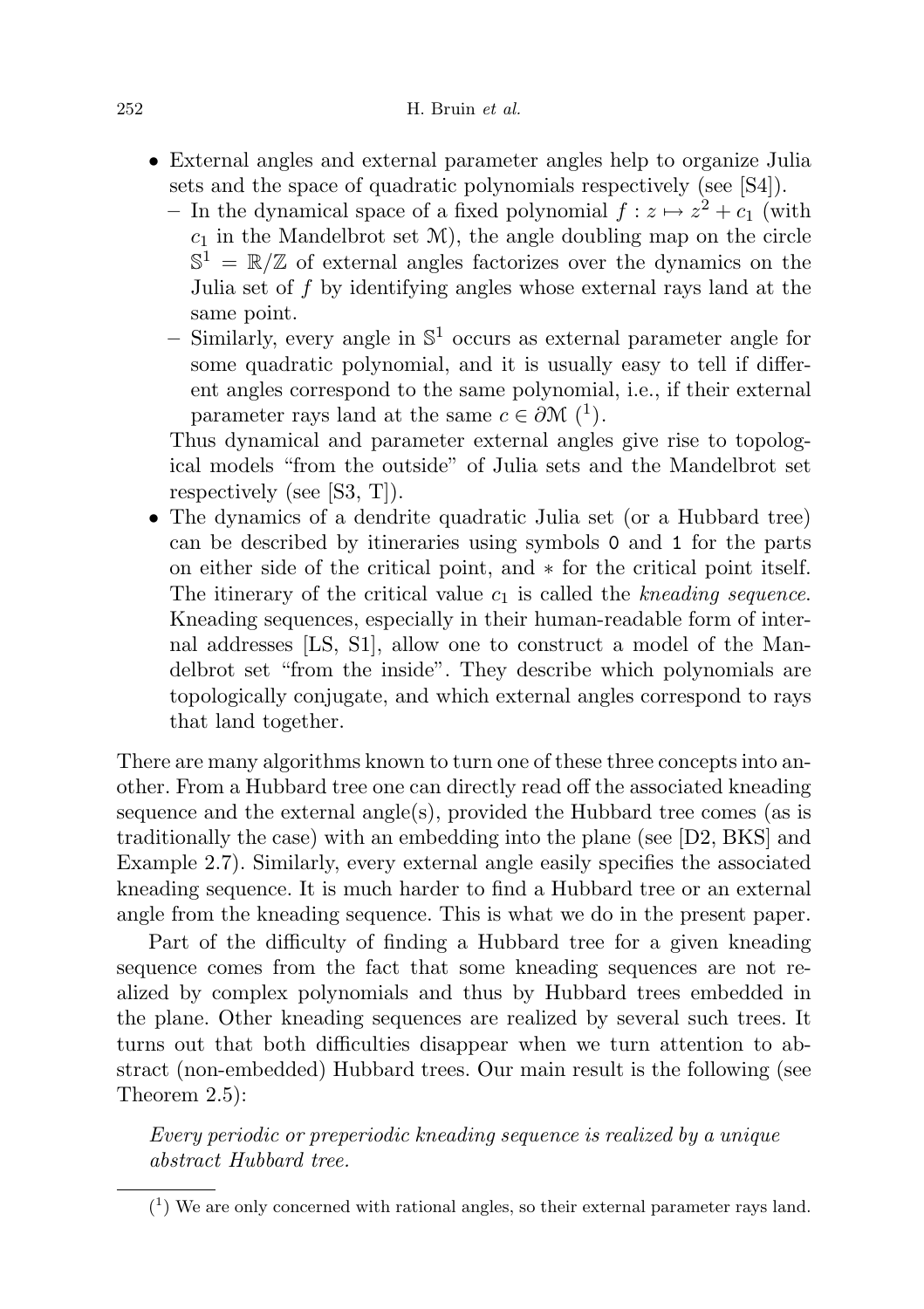This is a fundamental and long overdue step in a coherent description of symbolic dynamics of quadratic polynomials. We will specify the precise meanings of periodic kneading sequence, abstract Hubbard tree and uniqueness in Definitions 2.4 and 2.2, and the discussions following them. All our Hubbard trees are abstract non-embedded trees (even though we will usually omit the word "abstract" from now on); this distinguishes them from traditional Hubbard trees that come with an embedding into the plane.

Figure 1 gives an example of an abstract Hubbard tree that is not associated to any quadratic polynomial. In [BS], we discuss branch points of these abstract Hubbard trees and show how their properties are determined explicitly in terms of the kneading sequence alone. (Branch points in parameter space, i.e., the Mandelbrot set, are closely related to branch points in Hubbard trees; see  $[S2]$ .) This allows us to specify an explicit *admissibility* condition determining which kneading sequences are realized by complex quadratic polynomials (the corresponding question for real polynomials has been answered by Milnor and Thurston [MT] in the late 1970s).



Fig. 1. The abstract Hubbard tree for  $\nu = 10110*$ . The three branch points form a period 3 orbit, but the third iterate permutes the arms in a non-cyclic way. As a result, this tree is not the Hubbard tree of any quadratic Julia set.

Further extensions of the theory (as covered in [BKS]) include (i) explicit algorithms to convert kneading sequences into Hubbard trees and vice versa, (ii) further algorithmic relations between various concepts of symbolic dynamics, (iii) the construction of abstract Julia sets as limit of backward iterates of the Hubbard tree, (iv) the construction of Hubbard dendrites, when  $\nu$  is non-(pre)periodic, as projective limit of a sequence of Hubbard trees, (v) the construction of abstract Mandelbrot set as bifurcation diagram of the space of Hubbard trees, (vi) an analysis of biaccessible points both in Julia sets and Mandelbrot sets, and the corresponding "biaccessible" external angles, and (vii) the proof that the set of complex-admissible kneading sequences has positive measure in the space of all sequences over two symbols.

The paper is organized as follows. In Section 2 we give the definitions of abstract Hubbard trees and symbolic dynamics, and we give a formal statement of our Main Theorem 2.5. We also give basic properties of a Hubbard tree including the existence of the  $\alpha$ -fixed point. In Section 3,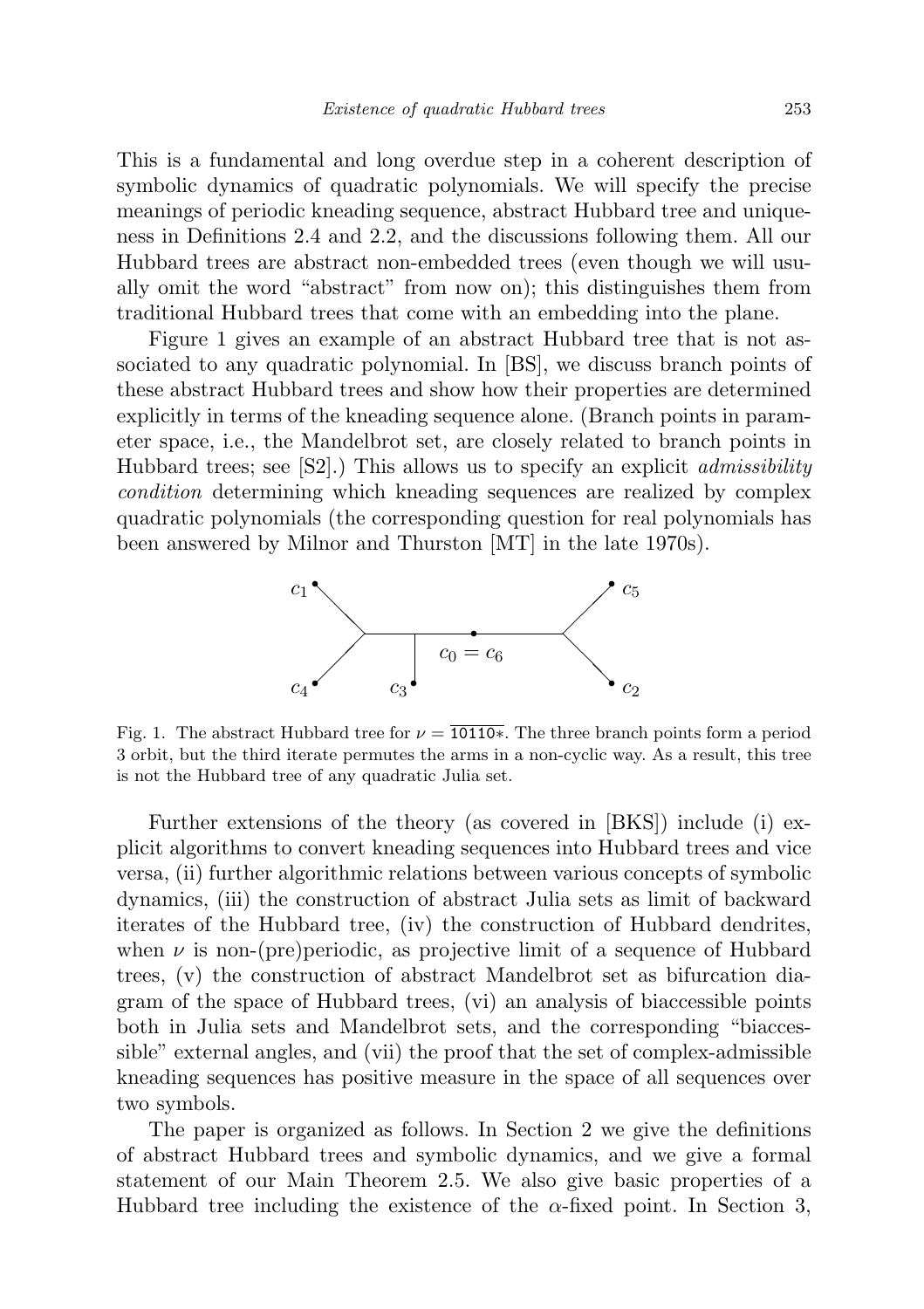we introduce the triod argument which leads easily to the uniqueness of the abstract Hubbard tree, up to some natural equivalence relation. In Section 4 we define the  $\rho$ -function, which gives precise information about the relative positions of precritical points in the Hubbard tree. With regard to the proof of the main theorem, it enables us to show, purely symbolically, that  $c_1$ is indeed an endpoint of  $T$ . This is easy to see once  $T$  is known to exist (see Lemma 2.3), but as a priori knowledge, this is a crucial step in the construction of T. In Section 5, we finally present the full construction of the tree. We first select its marked points by (i) taking shifts of  $\nu$ , and (ii) applying triod operations on them. Gradually the neighbor-relations of marked points and the dynamic properties of the tree will be verified.

2. Hubbard trees. In this section, we define Hubbard trees as abstract trees with dynamics and show their most fundamental properties. Our trees do not necessarily come with an embedding into the complex plane.

2.1. DEFINITION. A tree T is a finite connected graph without loops. For a point  $x \in T$ , the (*global*) arms of x are the connected components of  $T\{x\}$ . A *local arm* at x is an intersection of a global arm with a neighborhood of x in T (where we use arc length along the tree as metric). The point x is an *endpoint* of T if it has only one arm; it is a *branch point* if it has at least three arms.

Between any two points  $x, y$  in a tree, there exists a unique closed arc connecting x and y; we denote it by  $[x, y]$  and its interior by  $(x, y)$ .

2.2. DEFINITION. A *Hubbard tree* is a tree T equipped with a map  $f: T \to T$  and a distinguished point, the *critical point*, satisfying the following conditions:

- (1)  $f: T \to T$  is continuous and surjective;
- (2) every point in  $T$  has at most two inverse images under  $f$ ;
- $(3)$  at every point other than the critical point, the map f is a local homeomorphism onto its image;
- (4) all endpoints of  $T$  are on the critical orbit;
- (5) the critical point is periodic or preperiodic, but not fixed;
- (6) (expansivity) if x and y with  $x \neq y$  are branch points or points on the critical orbit, then there is an  $n \geq 0$  such that  $f^{\circ n}([x, y])$  contains the critical point.

We denote the critical point by  $c_0 = 0$  and its orbit by  $\sigma b_f(0) =$  $\{0, c_1, c_2, \ldots\}$ . The *critical value*  $c_1$  is the image of the critical point. We use the standing assumption that  $c_1 \neq 0$  in order to avoid having to deal with counterexamples when the entire tree is a single point. The branch points and the points on the critical orbit (starting with  $c_0$ ) will be called *marked*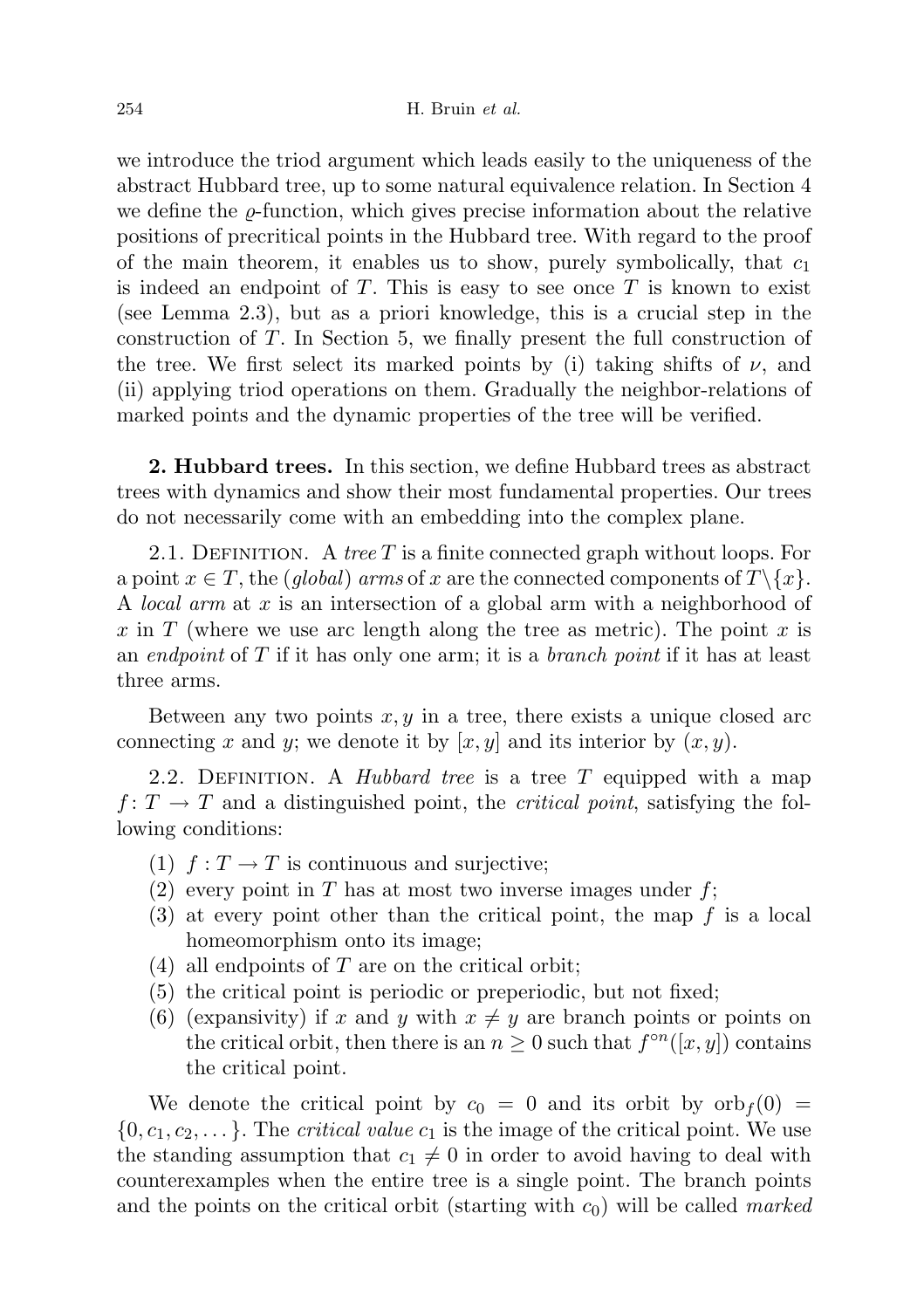points. Not all marked points need necessarily be endpoints or branch points (some post-critical point  $c_k$  could lie on the interior of arcs), but the set of marked points is finite and forward invariant, because the number of arms at any point can decrease under f only at the critical point.

Two Hubbard trees  $(T, f)$  and  $(T', f')$  are equivalent if there is a bijection between their marked points which is respected by the dynamics, and if the edges of the tree connect the same marked points. This is weaker than a topological conjugation. In particular, we do not care about details of the dynamics between marked points; there may be intervals of periodic points, attracting periodic points, and so on. (This is related to an equivalence class of branched covers in the sense of Thurston as in [DH2, HS].)

2.3. Lemma (Basic properties of the Hubbard tree). The critical value  $c_1$  is an endpoint, and the critical point 0 divides the tree into at most two parts. Each branch point is periodic or preperiodic, it never maps onto the critical point, and the number of arms is constant along the periodic part of its orbit. Any arc which does not contain the critical point in its interior maps homeomorphically onto its image.

*Proof.* Suppose that  $c_1$  has at least two arms. The points  $c_2, c_3, \ldots$  also have at least two arms as long as  $f$  is a local homeomorphism near this orbit. If this is no longer the case at some point, then the orbit has reached the critical point, and the next image is  $c_1$  again. In any case, all points on the critical orbit have at least two arms. This contradicts the assumption that all endpoints of a Hubbard tree are on the critical orbit. Hence  $c_1$  has exactly one arm, and 0 has at most two arms (or its image would not be an endpoint).

Since near every non-critical point, the dynamics is a local homeomorphism onto the image, every branch point maps onto a branch point with at least as many arms. Since the critical point has at most two arms, it can never be the image of a branch point. The tree and thus the number of branch points is finite, so every branch point is preperiodic or periodic and its entire orbit consists of branch points; the number of arms is constant along the periodic part of the orbit.

Let  $\gamma$  be an arc within the tree. Since f cannot be constant on  $\gamma$  and there is no loop in the tree, the subtree  $f(\gamma)$  has at least two endpoints. If an endpoint of  $f(\gamma)$  is not the image of an endpoint of  $\gamma$ , then it must be the image of the critical point since  $f$  is a local homeomorphism elsewhere, and the critical point 0 must be in the interior of  $\gamma$ .

We have seen that  $T \setminus \{0\}$  consists of at most two components. Let us denote them by  $T_0$  and  $T_1$  so that  $c_1 \in T_1$  (with  $c_1 \neq 0$  by definition);  $T_0$  may be empty.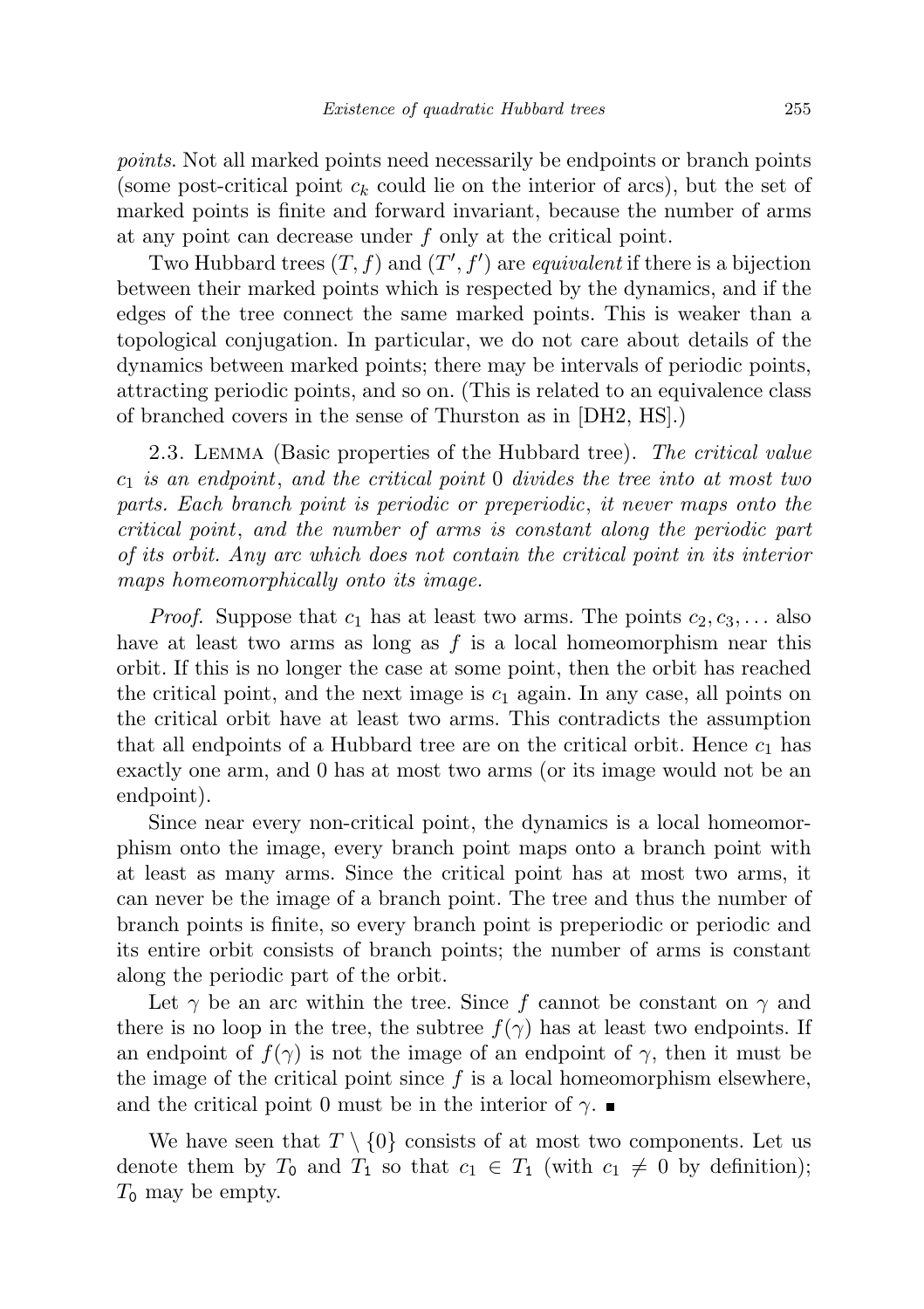2.4. DEFINITION. The *itinerary* of a point  $z \in T$  on a Hubbard tree is the infinite sequence  $e(z) = e_1(z)e_2(z)e_3(z) \dots$  with

$$
e_i(z) = \begin{cases} 0 & \text{if } f^{\circ(i-1)}(z) \in T_0, \\ * & \text{if } f^{\circ(i-1)}(z) = 0, \\ 1 & \text{if } f^{\circ(i-1)}(z) \in T_1. \end{cases}
$$

The itinerary  $e(c_1) =: \nu = \nu_1 \nu_2 \nu_3 \ldots$  of  $c_1$  is called the kneading sequence.

If  $e_i(z) = *$ , then  $e_{i+i}(z) = \nu_i$  for every  $j \geq 1$ . In particular, if there is n minimal such that  $\nu_n = *$ , then  $\nu = \overline{\nu_1 \dots \nu_{n-1} *}$ . Such kneading sequences are called ∗-periodic.

We can now state our main theorem precisely.

2.5. THEOREM (Existence and uniqueness of Hubbard trees). Every ∗-periodic or preperiodic kneading sequence is realized by a unique (up to equivalence) abstract Hubbard tree.

It is sometimes useful to extend a Hubbard tree to include a finite set of (pre)periodic orbits. Such an *extended Hubbard tree*  $(\widehat{T}, \widehat{f})$  satisfies Definition 2.2, except that  $\hat{f}$ :  $\hat{T} \to \hat{T}$  need not be surjective and part (4) must be replaced by: all endpoints in  $\hat{T}$  are (pre)periodic. Branch points and points on the critical orbit are still marked, but also the additional points with itineraries in  $\hat{V}$  should now be marked.

2.6. Corollary (Existence and uniqueness of extended Hubbard trees). Given a \*-periodic or preperiodic kneading sequence  $\nu$  and a set  $\widehat{V} \subset \{0, 1\}^{\mathbb{N}^*}$  $\setminus \{0\nu, 1\nu\}$  such that  $\widehat{V} \cup \{*\nu, \nu, \sigma(\nu), \sigma^{\circ 2}(\nu), \dots\}$  is shift-invariant, there is an extended Hubbard tree  $(\widehat{T}, \widehat{f})$  such that

- for every  $v \in \widehat{V}$ , there is  $p \in \widehat{T}$  with itinerary  $e(p) = v$ ;
- $\hat{T}$  is minimal in the sense that every endpoint belongs to the critical orbit, or is a point with itinerary in  $\widehat{V}$ ;
- $\hat{T}$  is unique up to equivalence.

2.7. Example (Extending Hubbard trees to compute external angles). By extending a Hubbard tree with the β-fixed point and its preimage  $-\beta$ (with itineraries  $e(\beta) = \overline{0}$  and  $e(-\beta) = 1\overline{0}$  respectively), one can reconstruct the external angle of the ray landing at some point in  $x \in T$ . The *n*th coordinate in the binary expansion of the external angle of x is 0 if  $f^{\circ n}(x)$ is above the *spine*  $[\beta, -\beta]$ , and 1 if  $f^{\circ n}(x)$  is below the spine. In Figure 2 we illustrate how this works for the critical value of the Hubbard tree with kneading sequence  $\nu = 110\overline{1}$ . Since several points on the orbit of the critical value belong to the spine,  $c_1$  has multiple (here three) external angles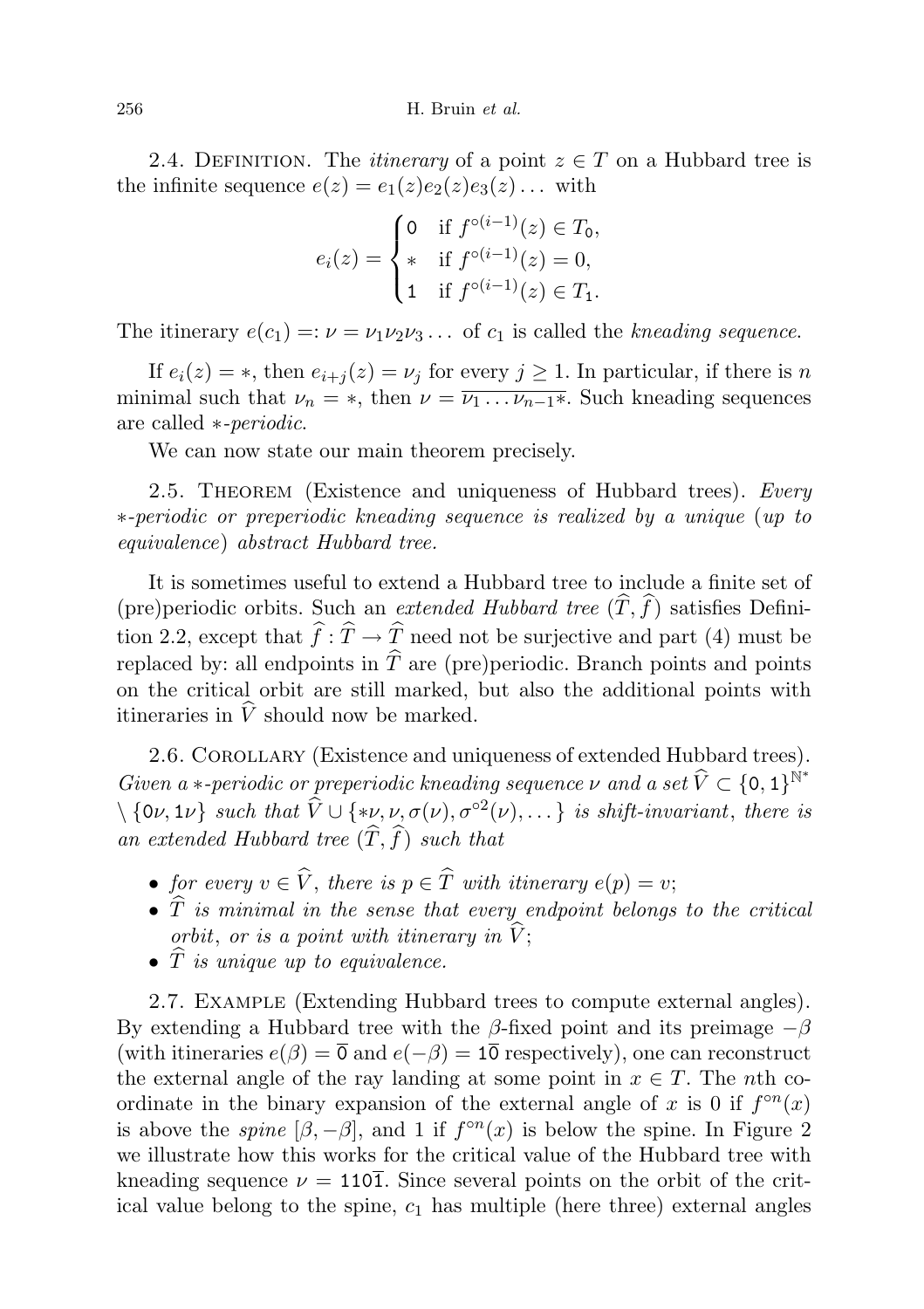

Fig. 2. A Hubbard tree for  $\nu = 110\overline{1}$  (in bold lines) and its extension. The third image of the critical value is the fixed point  $\alpha$ , which in this case has three external approaches, so  $c_1$  has three external angles.

corresponding to its different external approaches. These angles are

(i): 0.1101011011011011011... (binary) = 
$$
\frac{47}{56}
$$
,  
\n(ii): 0.1100110110110110110... (binary) =  $\frac{45}{56}$ ,  
\n(iii): 0.1011101101101101101... (binary) =  $\frac{41}{56}$ .

Note that this algorithm depends on the fact that  $T$  can be properly embedded into the plane. In fact, for  $\nu = 110\overline{1}$ , there is also another embedding, the mirror image of Figure 2, and the corresponding external angles for  $c_1$ are  $\frac{15}{56}$ ,  $\frac{11}{56}$  and  $\frac{9}{56}$ .

Throughout, we will write  $\mathbb{N}^* = \{1, 2, 3, \dots\}$  and use the following notation for our symbol spaces:

 $\Sigma := {\nu \in {0,1\}}^{\mathbb{N}^*}$ : the first entry in  $\nu$  is 1},  $\Sigma^* := \Sigma \cup \{ \text{all } * \text{-periodic sequences} \},$  $\Sigma^{**} := \{ \nu \in \Sigma : \nu \text{ is non-periodic} \} \cup \{ \text{all } * \text{periodic sequences} \}.$ 

Obviously,  $e \circ f(z) = \sigma \circ e(z)$  where  $\sigma$  denotes the left shift. The expansivity condition of Definition 2.2 means that no two marked points have the same itinerary.

2.8. LEMMA (Same itinerary on connected subtree). Suppose that z and z' are two points on a Hubbard tree such that  $e_i(z) = e_i(z')$  for all  $i < n$  (for some  $n \leq \infty$ ). Then all  $w \in [z, z']$  have  $e_i(w) = e_i(z) = e_i(z')$  for  $i < n$ .

*Proof.* We can assume that  $z \neq z'$ . Since 0 is the only point whose itinerary starts with  $\ast$ , we see that z and z' lie in the same component of  $T \setminus \{0\}$ . Therefore  $[z, z']$  is mapped homeomorphically onto  $f([z, z'])$  by f. Since  $e_2(z) = e_2(z')$ , the arc  $f([z, z'])$  is contained in a single component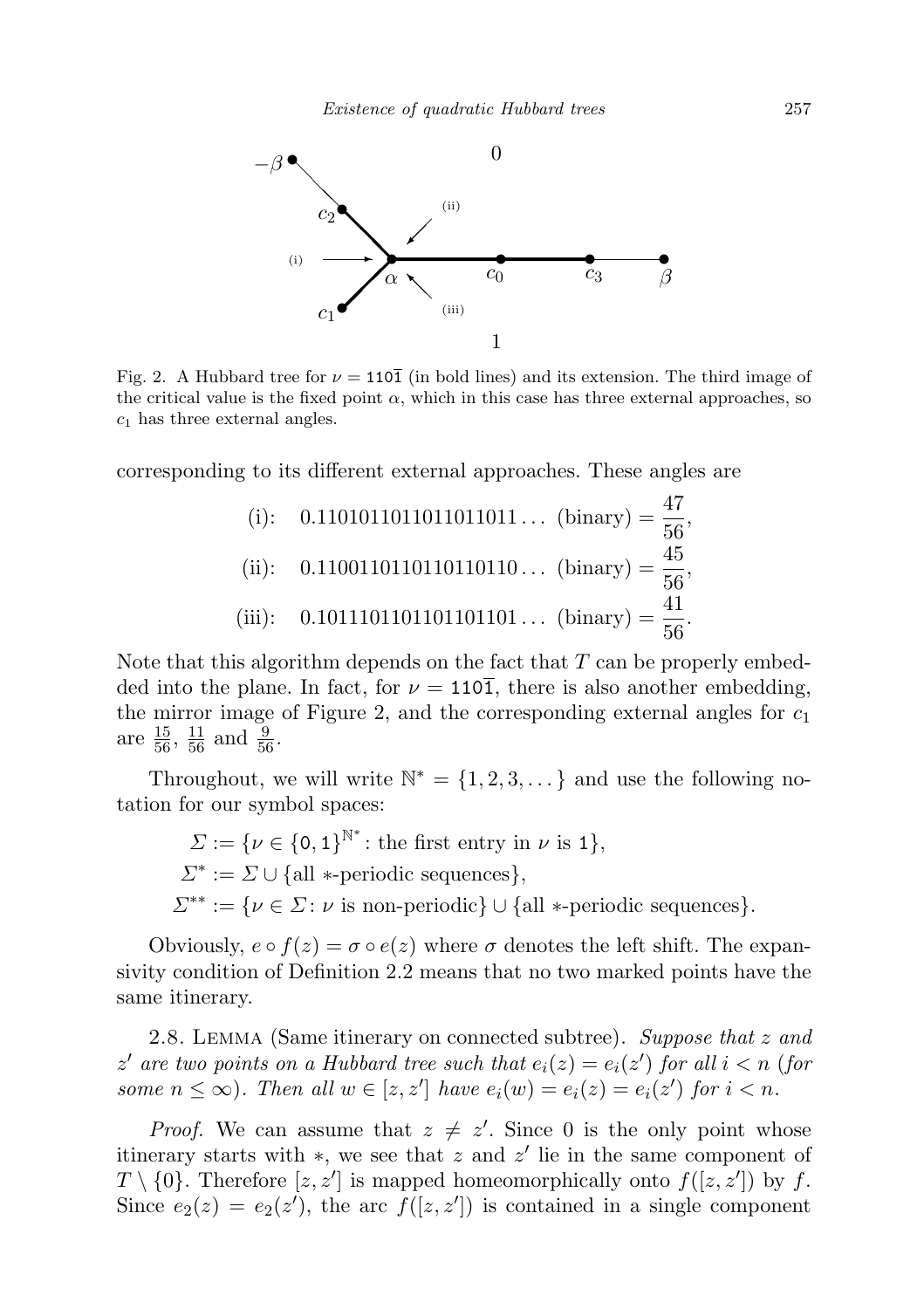of  $T \setminus \{0\}$ . By induction,  $f^{\circ i}([z, z'])$  is contained in a single component of  $T \setminus \{0\}$  for each  $i < n$ . The claim follows.

2.9. Lemma (Fixed point on Hubbard tree). There is a unique fixed point in  $T_1$ ; it lies in  $(0, c_1)$ .

*Proof.* Since  $c_1$  is an endpoint, the intersection  $[0, c_1] \cap f([0, c_1])$  is a non-degenerate arc  $[c_1, x]$ , i.e.,  $x \neq c_1$ . If  $x = 0$ , then f maps  $[0, c_1]$  over itself in an orientation reversing way, so there is a fixed point on  $[0, c_1]$ .

We may thus assume that  $x \in (0, c_1)$ . If  $f([0, c_1]) \subset [0, c_1]$ , then as above we have a fixed point in  $(c_1, x)$ . Otherwise  $f([0, c_1])$  branches off from  $[0, c_1]$ at x. Let  $y = f(x)$ . Then y cannot be on  $(0, x)$  because the path  $f([0, c_1])$ starts at  $c_1$  and branches off at x before reaching  $(0, x)$ . If  $y \in [x, c_1]$ , then f maps  $[x, c_1]$  over  $[y, c_2]$ , and f has a fixed point in  $[x, y]$ .

The last possibility is that  $y \in (x, c_2]$ , and we show this does not occur. Let T' be the connected component of  $T \setminus \{x\}$  containing y. Then  $f(T') \not\ni x$ , because one of the two inverse images of x is on  $[0, x]$ , and the other is separated from x by the critical point. Since x maps into  $T'$  and no point in  $T'$  maps onto x, all of  $T'$  maps strictly into itself under f. But this violates the expansivity condition:  $T'$  has an endpoint  $x'$  other than  $x$ , and the forward orbits of  $x$  and the endpoint are never separated by 0.

Now we have a fixed point in  $T_1$ ; call it  $\alpha$ . Suppose that it is not unique. Since  $f$  maps  $T_1$  homeomorphically onto its image,  $f$  must fix a component G of  $T_1 \setminus \{\alpha\}$ . This is not the component with 0 as boundary point, because  $\alpha$ separates 0 from  $c_1 = f(0)$ . Let z be an endpoint of this fixed component G. Then  $\alpha$  and z both are marked points with the same itinerary 1, and this contradicts the expansivity condition.

REMARK. The unique fixed point in  $T_1$  is usually called  $\alpha$ . The component  $T_0$  can contain more fixed points, but by Lemma 2.8, they are all contained in a connected subtree of constant itinerary  $\overline{0}$ . If there is an endpoint with itinerary  $\overline{0}$ , it is called  $\beta$ ; it exists on the Hubbard tree if and only if the kneading sequence terminates in an infinite string of symbols 0.

A point  $z \in T$  is  $(pre)periodic$  if  $f^{\circ l}(z) = f^{\circ (l+m)}(z)$  for some  $l \geq 0$ ,  $m \geq 1$ . We take l and m minimal with this property. Then m is the (exact) period of z, and l the preperiod.

2.10. Lemma (Preperiod and period). The exact preperiod and period of any marked (pre)periodic point are equal to the exact preperiod and period of its itinerary.

*Proof.* Suppose z is periodic with period m and let  $m'$  be the period of  $e(z)$  (under the shift). Obviously, m' divides m. If  $m' \neq m$ , then z and  $f^{\circ m'}(z)$  are different marked points with the same itinerary. This contradicts expansivity. The same argument works in the preperiodic case.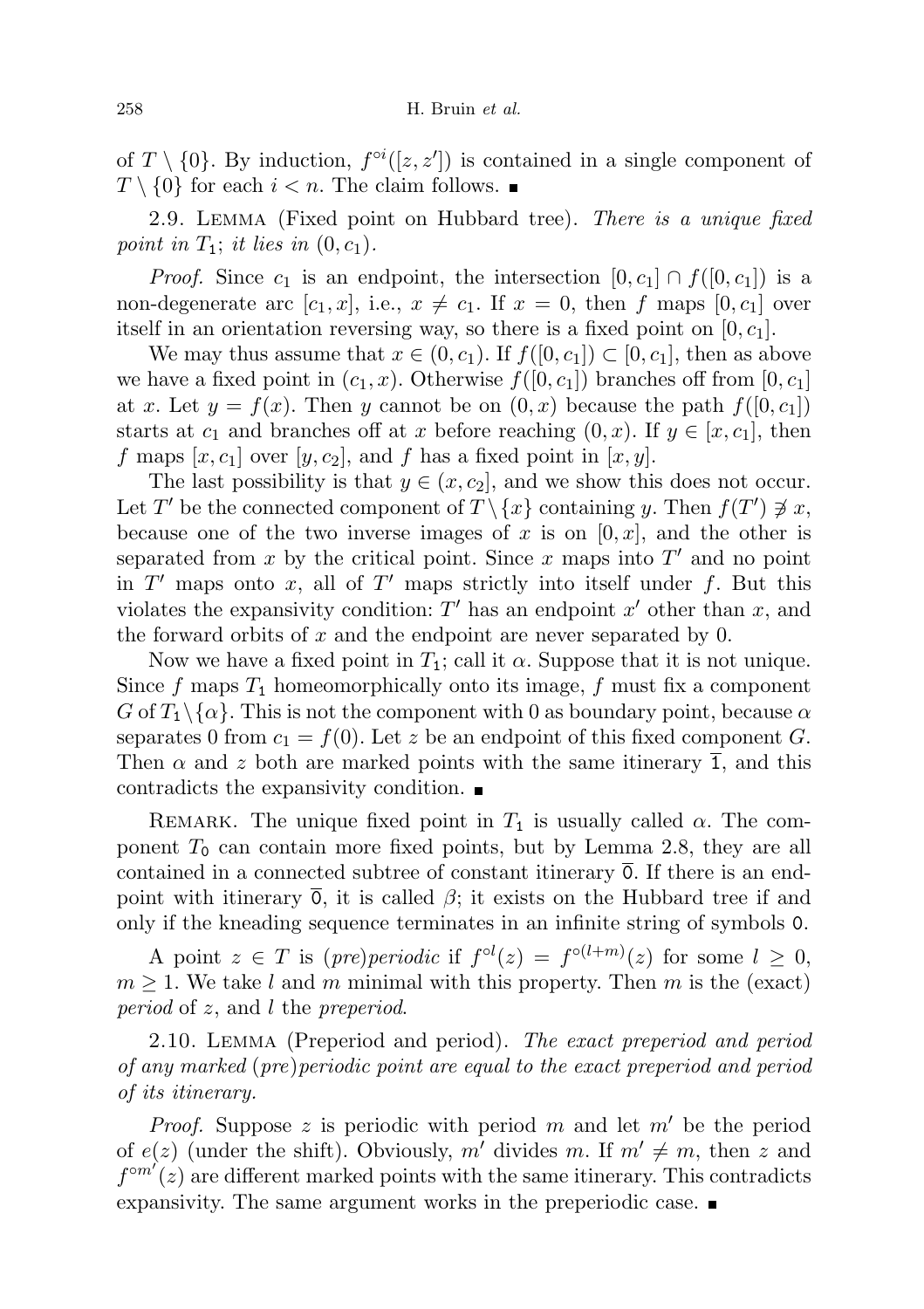2.11. LEMMA (Periodic points and itineraries). If a Hubbard tree contains a point with periodic itinerary  $\tau$ , then it contains a periodic point p with itinerary  $\tau$  such that the exact periods of p and  $\tau$  coincide.

*Proof.* Let  $T' \subset T$  be the set of all points with itinerary  $\tau$ . By Lemma 2.8,  $T'$  is connected, so it is a connected subtree (possibly not closed).

Let *n* be the period of  $\tau$ . Then  $f^{\circ n}$  maps  $T'$  homeomorphically onto its image in  $T'$ . Since marked points in T have different itineraries,  $T'$  can contain at most one branch point of T. If it contains one, then it must be fixed by  $f^{\circ n}$ , so its exact period is n. Otherwise, either T' is a single point (and we are done), or T' is homeomorphic to an interval. If  $f^{\circ n}$  sends T' to itself reversing the orientation, we get a unique fixed point in the interior of  $T'$ , and we are done again.

Now suppose that  $f^{\circ n}$  preserves the orientation of T'. If  $f^{\circ n} \colon T' \to T'$  is not surjective, then for at least one endpoint, say  $x, f^{\circ n}(x)$  is in the interior of  $T'$ . If x is a branch point or an endpoint of T, then it is marked and we are done. Otherwise, x has a neighborhood in  $T$  which is homeomorphic to an open interval, but only a one-sided neighborhood has itinerary  $\tau$ . This implies that  $x$  maps to the critical point after finitely many iterations. Again T' contains a marked point, which must be fixed by  $f^{\circ n}$ .

The last case is that  $f^{\circ n}$  maps  $T'$  homeomorphically onto itself, preserving the orientation and fixing both endpoints. Then the claim is satisfied by any endpoint of  $T'$  which does not hit the critical point on its forward orbit. If both endpoints do, say after  $k$  and  $m$  iterations with  $k$  and  $m$  minimal and  $k < m$ , then  $f^{\circ(k+1)}(T')$  and  $f^{\circ(m+1)}(T')$  are both intervals with  $c_1$  as endpoints and not containing branch points of T, and  $m - k < n$ . Hence  $f^{\circ(m-k)}$  must map T' onto itself reversing the orientation, so it fixes some point in  $T'$  which must have an itinerary with period dividing n. This is a contradiction.

3. Triods and uniqueness of Hubbard trees. In this section we introduce triods and their iteration in order to determine which marked points are branched and/or adjacent to each other. By analyzing the triods in T, the uniqueness of Hubbard trees, up to equivalence, follows as well.

3.1. DEFINITION. A *triod* is a connected compact set homeomorphic to a subset of the letter Y. It is degenerate if it is homeomorphic to an arc or a point.

For a sequence  $\nu \in \Sigma^*$ , let \*v be the symbol \* followed by  $\nu$  and define  $S(\nu) := \{*\nu, \nu, \sigma(\nu), \sigma^{\circ 2}(\nu), \dots\}$  (the orbit of  $*\nu$  under the shift). Then  $\sigma(S(\nu)) \subset S(\nu)$ . Note that  $0\nu \in S(\nu)$  or  $1\nu \in S(\nu)$  would imply that  $\nu$ was periodic but not \*-periodic; thus  $S(\nu) \cap \{0\nu, 1\nu\} = \emptyset$  for \*-periodic and preperiodic  $\nu$ .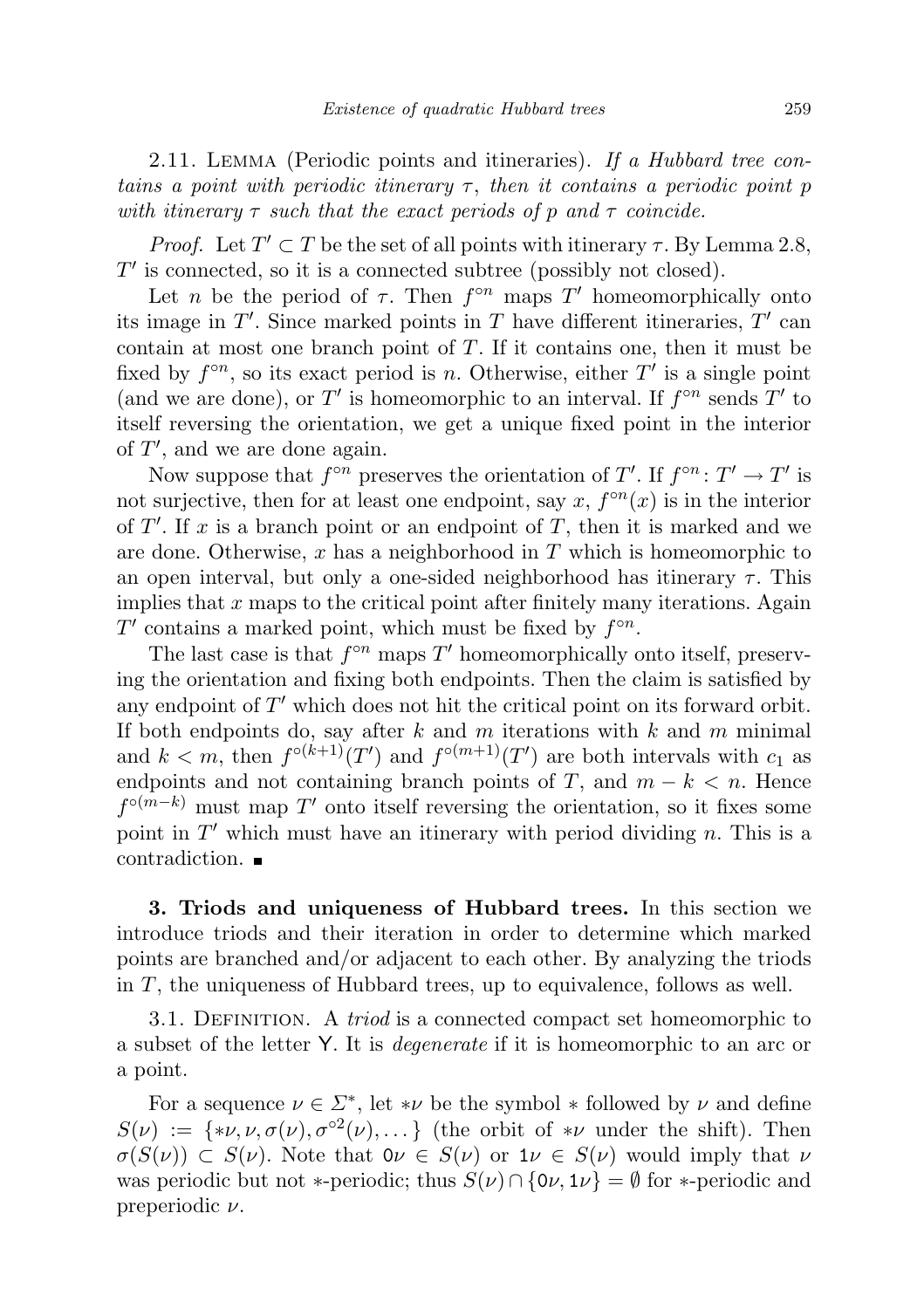3.2. DEFINITION. Any triple of pairwise different sequences  $s, t, u \in$  $S(\nu) \cup \{0,1\}^{\mathbb{N}^*}$  is called a *formal triod*  $[s, t, u]$ .

3.3. DEFINITION. If  $\{s, t, u\} \cap \{0\nu, 1\nu\} = \emptyset$ , then we define the *formal* triod map as follows:

(1) 
$$
\varphi[s, t, u] := \begin{cases} [\sigma(s), \sigma(t), \sigma(u)] & \text{if } s_1 = t_1 = u_1 \in \{0, 1\}; \\ \text{stop} & \text{if } \{s_1, t_1, u_1\} = \{0, 1, *\}; \\ [\sigma(s), \sigma(t), \nu] & \text{if } s_1 = t_1 \neq u_1; \\ [\sigma(s), \nu, \sigma(u)] & \text{if } s_1 = u_1 \neq t_1; \\ [\nu, \sigma(t), \sigma(u)] & \text{if } t_1 = u_1 \neq s_1. \end{cases}
$$

By construction, the only sequence which starts with  $*$  is  $*\nu$ , so at most one of  $s, t, u$  can start with  $\ast$ . If one of them does, then the other two sequences either have first entries which are different from each other (and we are in line 2), or the other two first entries are equal and we are in lines 3–5. Therefore, the list covers all possible cases.

In all cases other than the stop case,  $\varphi[s, t, u]$  returns three sequences in  $S(\nu) \cup \{0,1\}^{\mathbb{N}^*}$ . These form another formal triod, i.e., all three image sequences are different: in line 1, this is clear; in the other lines, this follows because s, t, u are all different from  $0\nu$  and  $1\nu$  by assumption.

To use  $\phi$  more freely in the rest of this paper, it helps to specify what is meant by majority and minority votes and chopping of arms of triods.

3.4. DEFINITION. The *majority vote* of three sequences  $s, t, u$  is the symbol that occurs most frequently among their first symbols  $\{s_1, t_1, u_1\}$ . If two of these symbols are equal (called a two-to-one majority) then the value of the third symbol is the *minority vote*.

Given a triod  $[s, t, u]$  with two-to-one majority vote, the *chopped off* version is the triod in which the sequence of the minority vote is replaced by  $*\nu$ .

Thus, in the last three lines of formula  $(1)$ , we say that u, t, s (respectively) are chopped off from the triod and replaced by  $*\nu$ . The image  $\phi[s, t, u]$ is the shift of this chopped triod. If one of s, t or u equals  $*\nu$ , then this sequence is chopped off and replaced by itself, so formally the outcome is the same as it would be in line 1, but we record the chopping.

3.5. PROPOSITION (Uniqueness of Hubbard trees). Any two Hubbard trees with the same ∗-periodic or preperiodic kneading sequence are equivalent.

*Proof.* Given three marked points  $x, y, z$  on a Hubbard tree, we denote the triod that they form by  $[x, y, z]$ , i.e.,  $[x, y, z] = [x, y] \cup [y, z] \cup [z, x]$ . For any two Hubbard trees  $T$  and  $T'$  with the same kneading sequence, we prove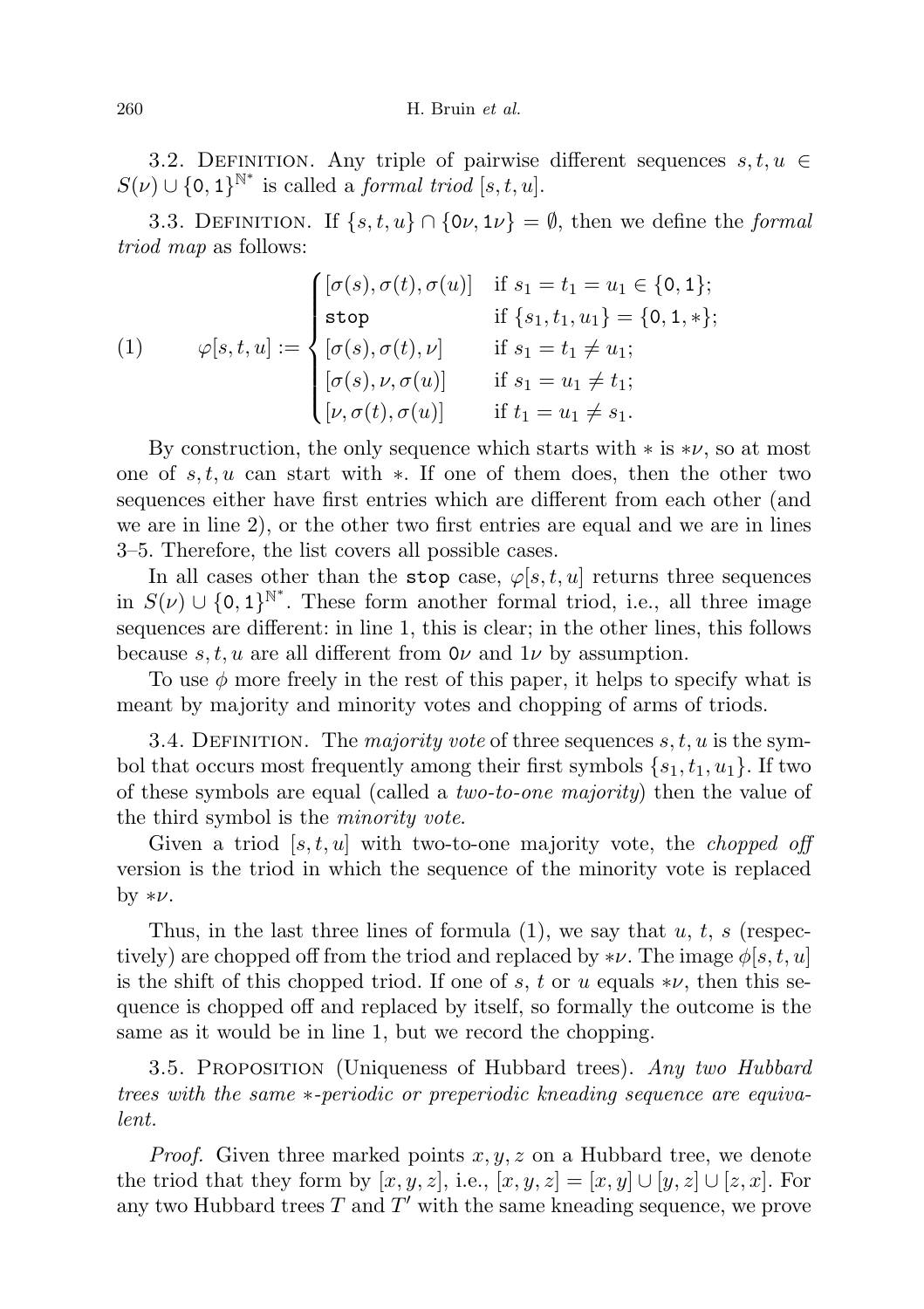that any pair of triods  $[c_k, c_l, c_m]$  and  $[c'_k, c'_l, c'_m]$  are both non-degenerate or both degenerate in the same way.

We decide whether a triod is degenerate by iterating it. Assume that  $c_k$ ,  $c_l$  and  $c_m$  are pairwise different.

- (1) If the triod  $[c_k, c_l, c_m]$  does not contain 0 in its interior, then it maps homeomorphically onto its image; we take the image.
- (2) If 0 belongs to the interior of  $[c_k, c_l, c_m]$  and  $0 \notin \{c_k, c_l, c_m\}$ , then we take the component of  $[c_k, c_l, c_m] \setminus \{0\}$  containing two of the three points  $c_k, c_l, c_m$ , and take the closure of its image as the new triod (we chop off the arc from 0 to the isolated endpoint of the triod and map only the rest).
- (3) If 0 belongs to the interior of  $[c_k, c_l, c_m]$ , and 0 is equal to one of the three points, say  $0 = c_k$ , then the algorithm terminates. The triod is degenerate, and  $c_k$  is an interior point of  $[c_k, c_l, c_m]$ .

We iterate this procedure. Since the critical orbit is finite, the algorithm either terminates or eventually reaches a loop. If the algorithm never terminates, then at least two endpoints must be chopped off during the iteration of the triod. Otherwise, at least two endpoints must have identical itineraries (if  $\nu$  is \*-periodic, then we must exclude the case that the triod iteration involves a triod with endpoint  $0\nu$  or  $1\nu$ ; but this is clear). If each of the three points of the triod is chopped off at some step, the triod must be non-degenerate. If exactly one endpoint of the triod is never chopped off, then the triod is degenerate with the latter endpoint in the middle.

The key observation is that the type of the triod can be read off from the itineraries of its endpoints in terms of the formal triod map. The triod  $[c_k, c_l, c_m]$  is represented by the triple  $(\sigma^{\circ(k-1)}(\nu), \sigma^{\circ(l-1)}(\nu), \sigma^{\circ(m-1)}(\nu))$ , and the image triod has endpoints  $\varphi[\sigma^{\circ(k-1)}(\nu), \sigma^{\circ(l-1)}(\nu), \sigma^{\circ(m-1)}(\nu)]$ :

- (1) If the first entries of  $\sigma^{\circ(k-1)}(\nu)$ ,  $\sigma^{\circ(l-1)}(\nu)$  and  $\sigma^{\circ(m-1)}(\nu)$  are the same, where  $*$  counts as 0 (resp. 1) if the other two first entries are 0 (resp. 1), then the shifted triple represents the image triod  $[c_{k+1}, c_{l+1}, c_{m+1}].$
- (2) If the first entries of  $\sigma^{\circ(k-1)}(\nu), \sigma^{\circ(l-1)}(\nu), \sigma^{\circ(m-1)}(\nu)$  are 0 (say twice) and 1 (say once), then we take the shift of the sequences starting with 0 and replace the remaining sequence by  $\nu$ . This represents the chopping off of one arm of the triod.
- (3) If the first entries of  $\sigma^{\circ(k-1)}(\nu), \sigma^{\circ(l-1)}(\nu), \sigma^{\circ(m-1)}(\nu)$  are  $\{0,*,1\}$ , then we do not define  $\varphi[\sigma^{\circ(k-1)}(\nu), \sigma^{\circ(l-1)}(\nu), \sigma^{\circ(m-1)}(\nu)]$ : the iteration terminates, the triod is degenerate and the sequence starting with ∗ represents an interior point of the triod.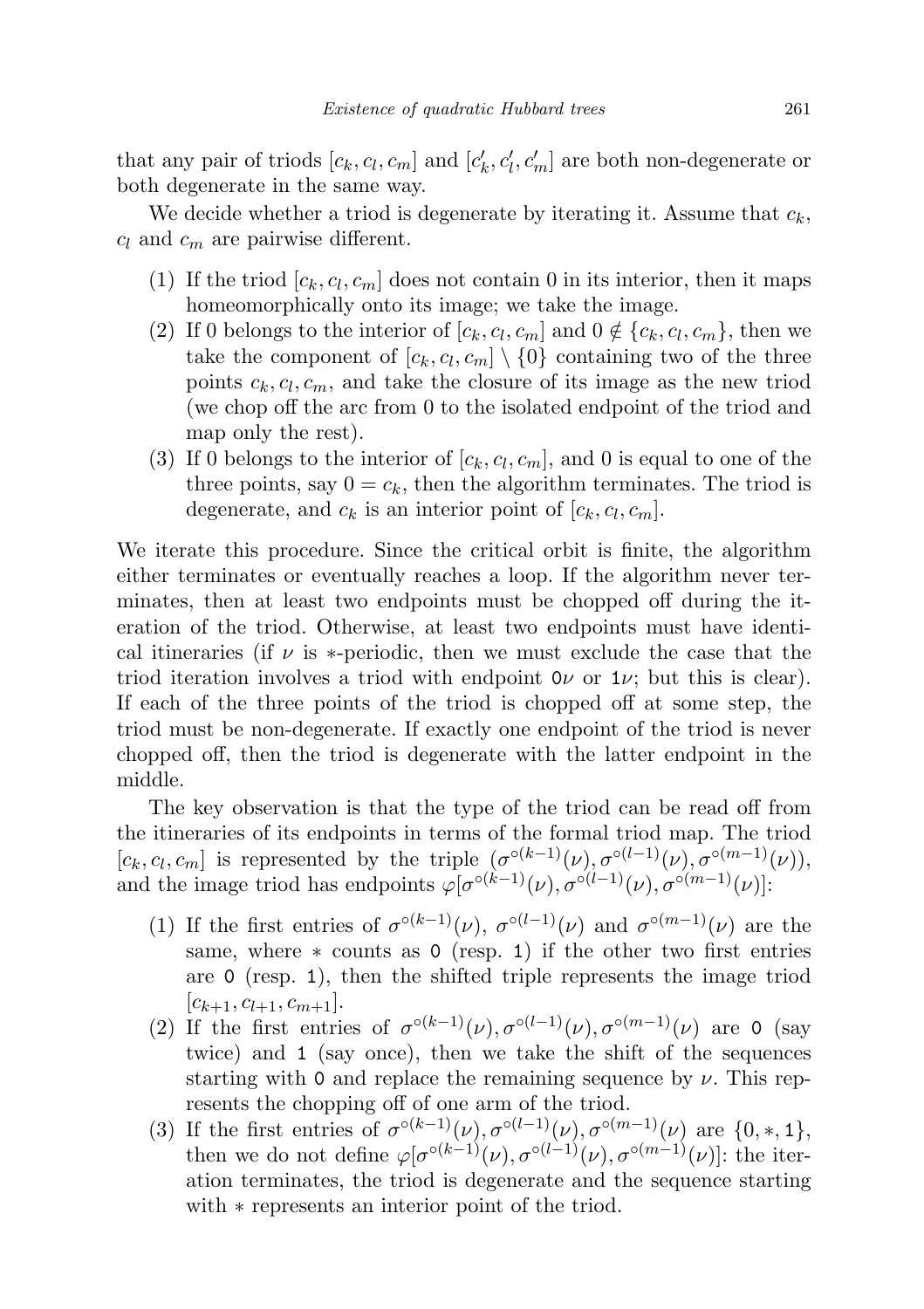The kneading sequence fully describes the behavior of  $\varphi$  and thus determines which points on the critical orbit are between which others on the tree, and which are endpoints.

For any non-degenerate triod, the iteration of  $\varphi$  also encodes the itinerary of the interior branch point: this itinerary is constructed by majority vote from the first entries of the sequences of the triple at every step. The branch points have itineraries different from  $0\nu$  and  $1\nu$  because they are marked points, and their images are different from the critical value. Therefore, the argument above can also be applied to triods whose endpoints are arbitrary marked points (branch points or points on the critical orbit), and this implies that any two Hubbard trees with the same kneading sequence are equivalent. ■

An independent proof of the same result is given in [BS]: there we prove that all endpoints and all branch points can be read off explicitly from the kneading sequence, and that corresponding points are connected by edges; and this exactly amounts to uniqueness of the Hubbard tree.

3.6. COROLLARY (Uniqueness of extended Hubbard trees). Any  $ex$ tended Hubbard tree is unique up to equivalence.

Proof. This proof is the same as the proof of Proposition 3.5, as long as we include the points with itinerary in  $\hat{V}$ . Since  $\hat{V} \not\supset \hat{V}$ , triods can be iterated under  $\varphi$  without collapsing their endpoints.

4. The  $\rho$ -function and its properties. Next we introduce the  $\rho$ function on  $\mathbb{N}^*$ , which depends on  $\nu$ . It is a useful tool in revealing the properties of precritical and periodic points of  $T$  (see [BS]), but in this paper  $\varrho$  will be used to derive some fundamental facts about sequences in  $\Sigma^*$ . In particular, we show symbolically that  $c_1$  is always an endpoint of T.

4.1. DEFINITION. For a sequence  $\nu \in \Sigma^*$ , define

$$
\varrho_{\nu}: \mathbb{N}^* \to \mathbb{N}^* \cup \{\infty\}, \quad \varrho_{\nu}(n) = \inf \{k > n : \nu_k \neq \nu_{k-n}\}.
$$

We usually write  $\rho$  for  $\rho_{\nu}$ . For  $k \geq 1$ , we call

$$
\mathrm{orb}_{\varrho}(k) := k \to \varrho(k) \to \varrho^{\circ 2}(k) \to \varrho^{\circ 3}(k) \to \cdots
$$

the  $\rho$ -*orbit* of k. The case  $k = 1$  is the most important one; we call

$$
\mathrm{orb}_{\varrho}(1) = 1 \to \varrho(1) \to \varrho^{\circ 2}(1) \to \varrho^{\circ 3}(1) \to \cdots
$$

the *internal address* of  $\nu$ . For real unimodal maps, the numbers  $\varrho^{\circ k}(1)$  are known as the *cutting times* of the map. If  $\varrho^{ok+1}(1) = \infty$ , the we say that the internal address is finite:  $1 \to \varrho(1) \to \cdots \to \varrho^{\circ k}(1)$ ; as a result, the orbit  $orb_{\rho}$  is a finite or infinite sequence that never contains  $\infty$ .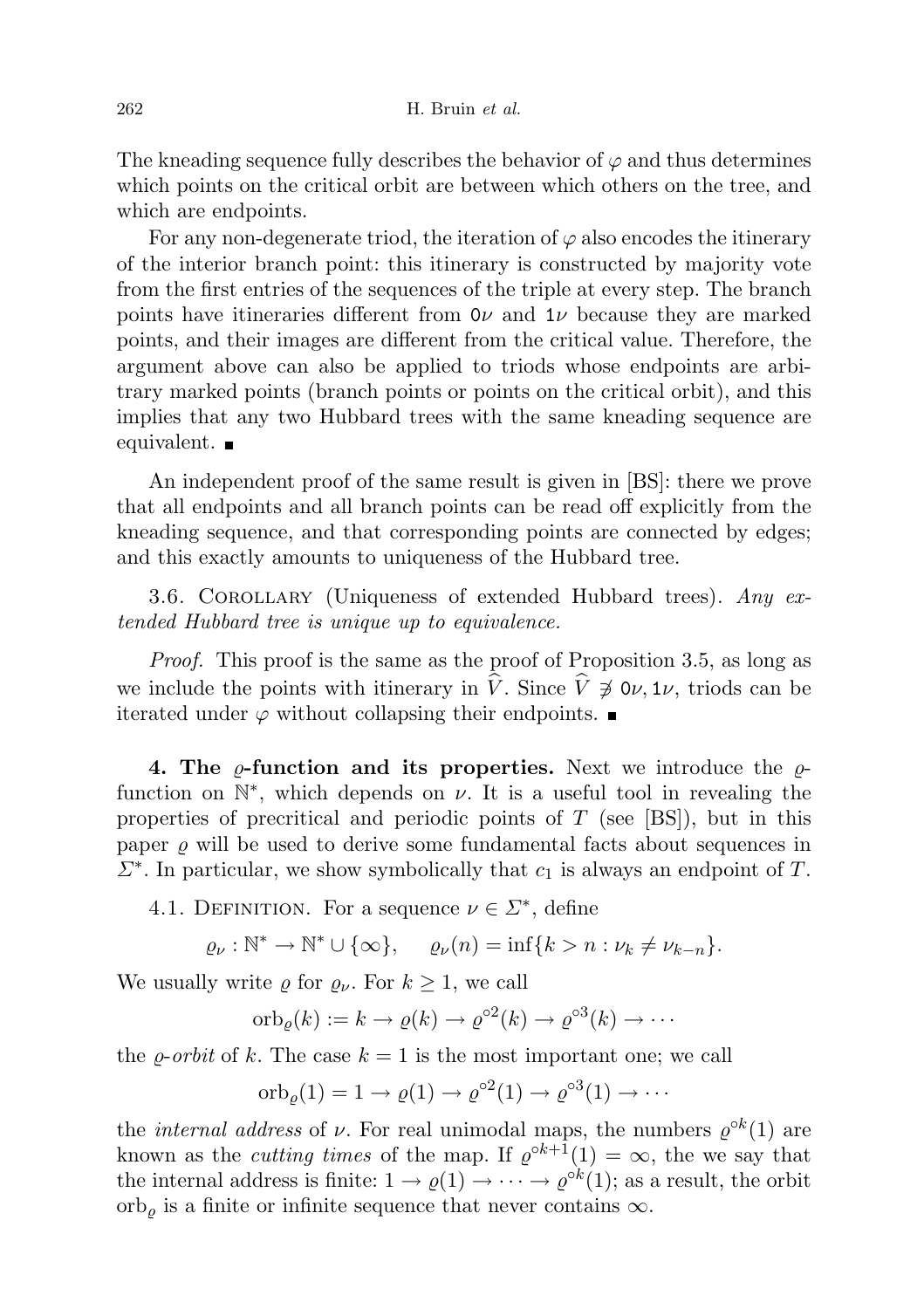REMARK. The use of the  $\rho$ -function is explained by its relation to the closest precritical points on the Hubbard tree. Let  $\zeta_1 := 0$  be the closest precritical point of Step 1, because it takes one iterate to map to the critical value. Given closest precritical point  $\zeta_k$  of Step k, the next closest precritical point is  $\zeta_l \in (\zeta_k, c_1]$  such that  $f^{\circ l}(\zeta_l) = c_1$ , and l is the minimal number with this property. It is not hard to verify (see [BKS]) that  $\text{orb}_{\rho}(1)$  finds the sequence of closest precritical points in [0, c<sub>1</sub>] while  $\mathrm{orb}_{\rho}(\varrho(k) - k)$  finds the sequence of closest precritical points between the critical value  $c_1$  and the postcritical point  $c_k$ .

The following technical lemma on the behavior of  $\rho$ -orbits for arbitrary kneading sequences establishes a combinatorial result which will imply that the critical value is an endpoint of the Hubbard tree. The lemma can be interpreted by saying that within the Hubbard tree, the arcs from  $c_1$  to the critical point and to any other postcritical point  $c_k$  intersect, so  $c_1$  is an endpoint of the tree  $(2)$ .

4.2. Lemma (Critical value is an endpoint (combinatorial version)). Let  $\nu \in \Sigma^*$  be arbitrary. Then for each  $k \in \mathbb{N}^*$  such that  $\varrho(k) - k < \infty$ , there exists an i with  $\varrho^{\circ i}(\varrho(k)-k) \leq \varrho(k)$  such that  $\varrho^{\circ i}(\varrho(k)-k) \in \text{orb}_{\varrho}(1)$ .

*Proof.* If  $\nu$  is \*-periodic, say of period N, then  $m := \rho(k) - k$  is either infinite or at most N (depending on whether or not k is divisible by  $N$ ). In the finite case,  $N \in \text{orb}_{\varrho}(m) \cap \text{orb}_{\varrho}(1)$  inevitably. Therefore we only need to consider  $\nu \in \Sigma$ . We argue by induction on m, using the induction hypothesis  $H[m]$ :

IH[m] For every  $\nu \in \Sigma$  and corresponding  $\rho$ -function for which there exists a k such that  $\varrho(k) - k = m$ , the orbits  $\sigma_{\varrho}(1)$  and  $\sigma_{\varrho}(m)$ intersect at the latest at  $\rho(k)$ .

REMARK. IH $|m|$  does not imply that  $\operatorname{orb}_o(1) \cap \operatorname{orb}_o(m)$  contains  $\varrho(k)$ , not even if k is minimal such that  $\varrho(k) - k = m$ . For example, if

$$
\nu=1011001101101\ldots
$$

with  $m = 6$  and  $k = 7$ , then  $m \in \text{orb}_{\varrho}(1)$ , but  $\varrho(m) > k > m$ .

The induction hypothesis is trivially true for  $m = 1$ . So assume that IH $[m']$  holds for all  $m' < m$ . Take  $\nu \in \Sigma$  arbitrary and k minimal such that  $\rho(k) - k = m$ . If no such k exists, then IH[m] is true for this  $\nu$  by default. Let  $m_0 \in \text{orb}_{\varrho}(m)$  be maximal such that  $m_0 \leq \varrho(k)$ ; thus  $\varrho(m_0) > \varrho(k)$ . We distinguish two cases:

 $(2)$  By the same token, the number of arms of  $c_1$  in the Julia set is the number of disjoint  $\varrho$ -orbits in  $\mathbb{N}^*$ .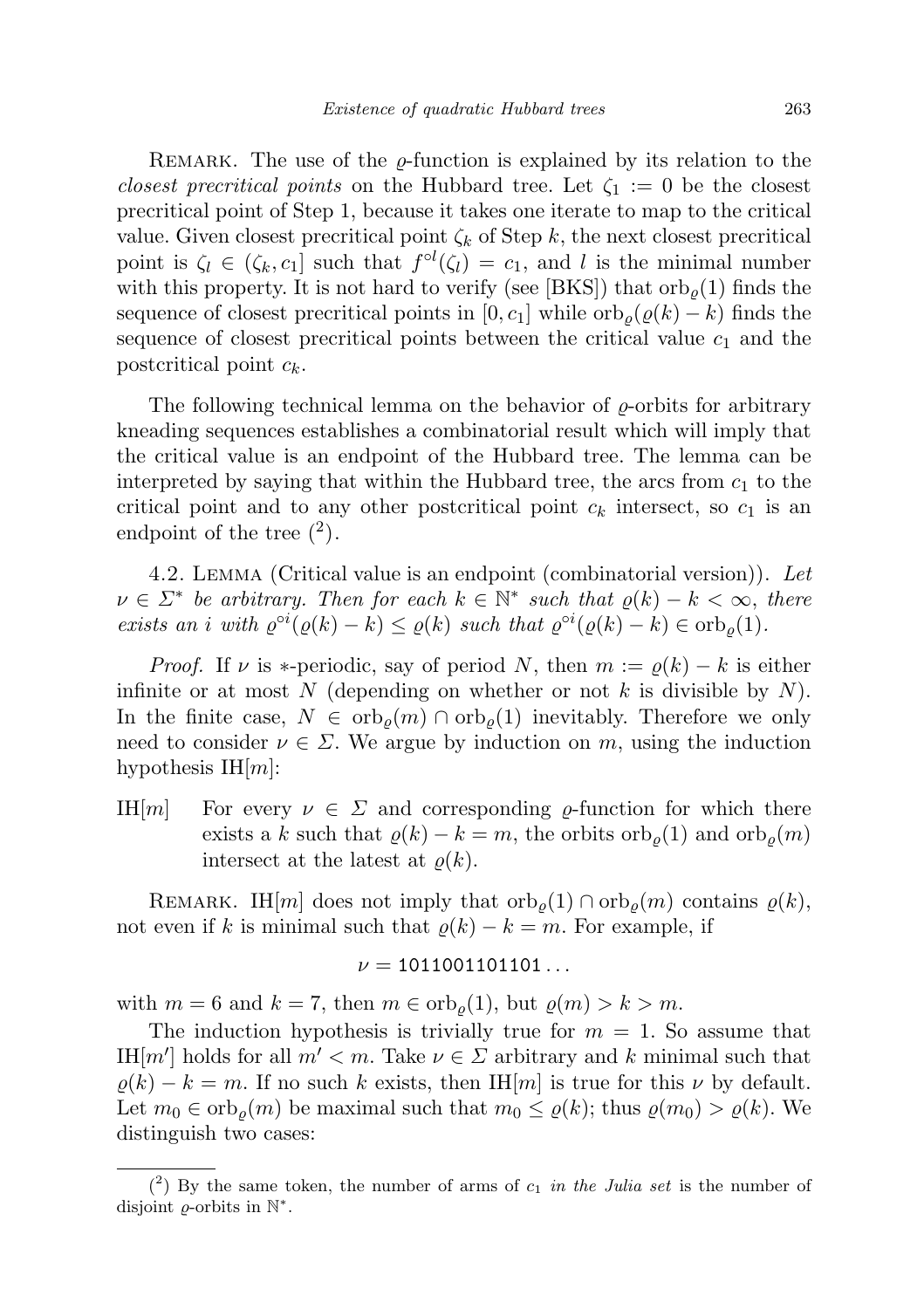CASE I:  $m_0 < \varrho(k)$ . If  $m_0 \leq k$ , then  $\varrho(m_0) > \varrho(k)$  implies  $m_0 < k$  and

$$
\nu_1 \dots \nu_{k-m_0+1} \dots \nu_{\varrho(k)-m_0} = \nu_{m_0+1} \dots \nu_{k+1} \dots \nu_{\varrho(k)},
$$

hence  $\rho(k - m_0) - (k - m_0) = \rho(k) - k = m$ , contradicting the minimality of k. Therefore  $k < m_0 < \varrho(k)$ . Since  $\varrho(m_0) > \varrho(k)$  and

$$
\nu_{k+1}\dots\nu_{m_0+1}\dots\nu_{\varrho(k)}=\nu_1\dots\nu_{m_0-k+1}\dots\nu_m'
$$

(where  $\nu'_m$  is the opposite symbol of  $\nu_m$ ), we have  $\rho(m_0 - k) = m$ . Consider  $\tilde{\nu} := \nu_1 \dots \nu_{m_0-1} \nu'_{m_0} \nu_{m_0+1} \dots$  (with arbitrary continuation) with associated function  $\tilde{\varrho}$ . Then  $\tilde{\varrho}(k) = m_0$ .

- (i) If  $m_0 = m$ , then the fact that  $\rho(m_0-k) = m$  implies  $\tilde{\rho}(m_0-k) > m_0$ , so  $\tilde{\varrho}(k) \notin \text{orb}_{\tilde{\varrho}}(m_0 - k)$ .
- (ii) If  $m_0 > m$ , then  $\tilde{\varrho}(k) = m_0 \notin \text{orb}_{\tilde{\varrho}}(m)$ , and  $\tilde{\varrho}(m_0 k) = \varrho(m_0 k)$  $m < m_0$  again implies  $\tilde{\varrho}(k) \notin \text{orb}_{\tilde{\varrho}}(m_0 - k)$ .

So in both cases  $\tilde{\varrho}(k) \notin \text{orb}_{\tilde{\varrho}}(m_0 - k)$ . Now  $\tilde{\varrho}(k) - k = m_0 - k$  $\varrho(k) - k = m$ , so by the induction hypothesis IH $[m_0 - k]$ , orb $\tilde{\varrho}(1)$  and orb $_{\tilde{\rho}}(m_0 - k)$  meet at or before  $\tilde{\rho}(k)$ ; since  $\tilde{\rho}(k) \notin \text{orb}_{\tilde{\rho}}(m_0 - k)$ , they meet before  $\tilde{\varrho}(k) = m_0$ .

As a result, also orb<sub> $\rho$ </sub>(1) and orb $_{\rho}(m_0 - k)$  meet before  $m_0 < \rho(k)$ , and since  $\varrho(m_0 - k) = m$ , it follows that  $\operatorname{orb}_\varrho(1)$  and  $\operatorname{orb}_\varrho(m)$  meet before  $\varrho(k)$ .

CASE II:  $m_0 = \varrho(k)$ . In this case  $\varrho(k) \in \text{orb}_{\varrho}(m)$ . Let  $n_0 \in \text{orb}_{\varrho}(1)$  be maximal such that  $n_0 \leq \varrho(k)$ , hence  $\varrho(n_0) > \varrho(k)$ . If  $n_0 = \varrho(k)$  then there is nothing to prove, so assume that  $n_0 < \varrho(k) < \varrho(n_0)$ . As in Case I (by minimality of k), we only need to consider the case that  $k < n_0 < \varrho(k)$  $\varrho(n_0)$ . Since  $\nu_{k+1} \dots \nu_{\varrho(k)} = \nu_1 \dots \nu'_m$ , we have  $\varrho(n_0 - k) = m$  (similarly to the above). Set  $\tilde{\nu} := \tilde{\nu_1} \dots \nu'_{n_0} \dots$  with associated function  $\tilde{\varrho}$ . Then  $\tilde{\varrho}(k) =$  $n_0 < \varrho(k)$  and, by IH[ $n_0 - k$ ], orb $\tilde{\varrho}(1)$  and orb $\tilde{\varrho}(n_0 - k)$  meet at the latest at  $\tilde{\varrho}(k) = n_0$ .

- (i) If  $m < n_0$ , then  $\tilde{\varrho}(n_0 k) = \varrho(n_0 k) = m$ , so  $\text{orb}_{\tilde{\varrho}}(1)$  and  $\text{orb}_{\tilde{\varrho}}(m)$ meet at the latest at  $n_0$ . But  $n_0 \notin \text{orb}_{\tilde{\rho}}(1)$ , so in fact  $\text{orb}_{\tilde{\rho}}(1)$  and orb $_{\tilde{\rho}}(m)$  meet before  $n_0$ . But then  $\text{orb}_{\rho}(1)$  and  $\text{orb}_{\rho}(m)$  also meet before  $n_0 < \varrho(k)$ .
- (ii) If  $m = n_0$ , then  $\text{orb}_{\rho}(1)$  and  $\text{orb}_{\rho}(m)$  obviously meet at  $n_0 < \rho(k)$ .
- (iii) The case  $m > n_0$  is impossible: We have  $\varrho(k) k = m > n_0 > k$ , so  $\rho(k) > 2k$ . Since  $\rho(n_0) > \rho(k) = m + k > n_0 + k$ , we find that  $\nu_{k+1} \dots \nu_{n_0+1} \dots \nu_{\varrho(k)-1} = \nu_1 \dots \nu_{n_0-k+1} \dots \nu_{\varrho(k)-k-1}$ , hence  $\varrho(n_0 - k) \geq \varrho(k) - k > n_0$ . For the sequence  $\tilde{\nu}$  this means that  $\tilde{\varrho}(n_0 - k) = n_0$ , while  $n_0 \notin \text{orb}_{\tilde{\varrho}}(1)$ . Therefore  $\text{orb}_{\tilde{\varrho}}(1)$  and  $\operatorname{orb}_{\tilde{\rho}}(n_0 - k)$  do not meet at or before  $n_0$ ; since  $\tilde{\rho}(k) - k = n_0 - k$ , this contradicts IH $[n_0 - k]$ .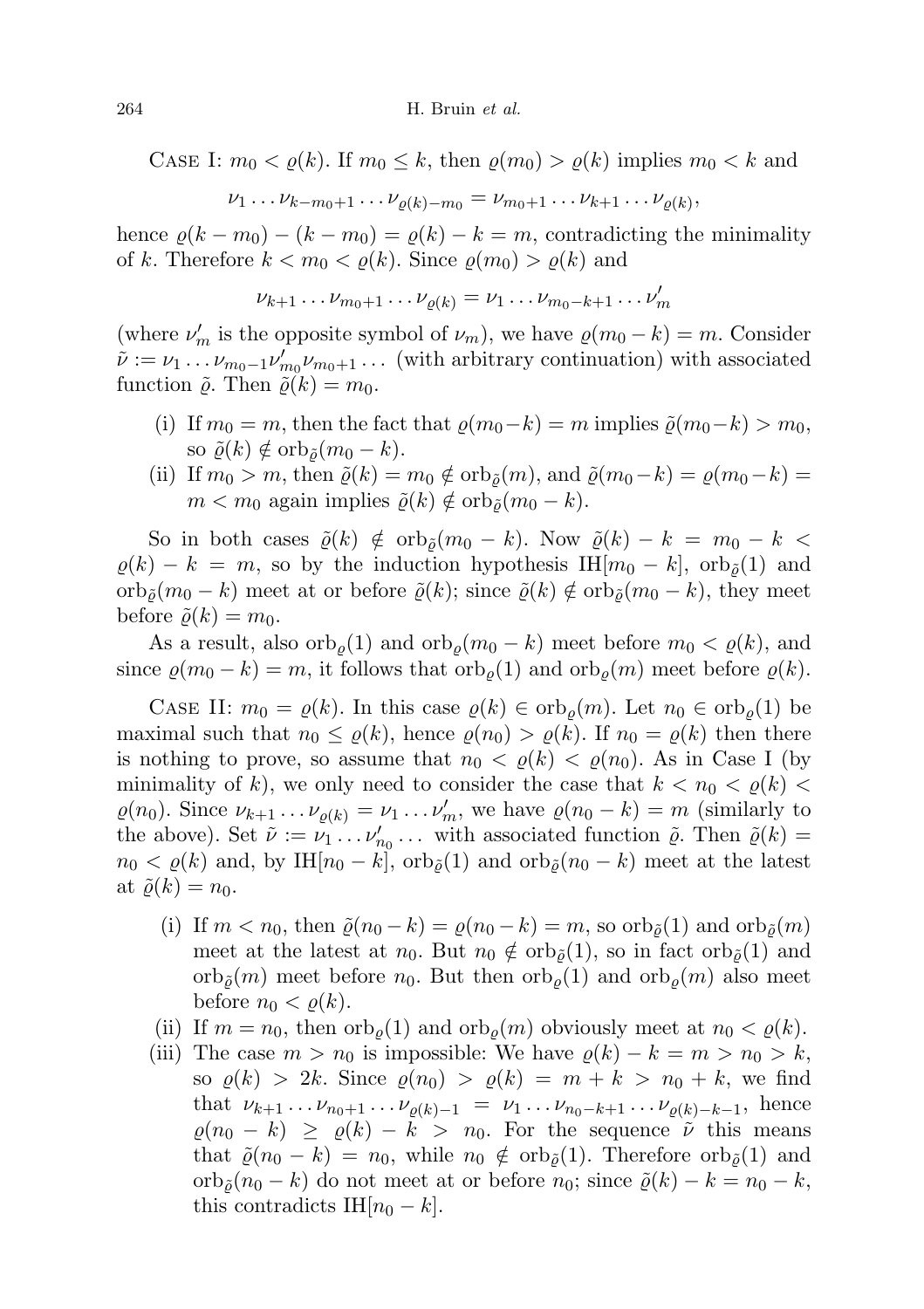This completes Case II and proves that  $\operatorname{orb}_o(1)$  and  $\operatorname{orb}_o(m)$  intersect at the latest at  $\varrho(k)$ , where k is be minimal with the property that  $\varrho(k)-k = m$ . For an arbitrary k with  $\varrho(k) - k = m$ , let k' be minimal with this property. Then the two orbits meet at the latest at  $\varrho(k') = m + k' \le m + k = \varrho(k)$ , so the statement holds for arbitrary k. This proves  $\text{H}[m]$ .

To prove the lemma for  $\nu \in \Sigma$  and arbitrary k, set  $m := \rho(k) - k$ . Then  $\mathrm{orb}_{\rho}(m)$  and  $\mathrm{orb}_{\rho}(1)$  meet at the latest at  $\rho(k)$ . This proves the first statement.

Now for the second statement, assume that  $k'$  is the largest multiple of  $k$ less than  $\varrho(k)$ , so  $\varrho(k') = \varrho(k)$ . Since k failing the admissibility means that  $k \in \mathrm{orb}_{\varrho}(\varrho(k') - k')$  but  $k \notin \mathrm{orb}_{\varrho}(1)$ , the second statement is an immediate consequence. ■

The following combinatorial lemma will be used to locate the images of certain closest precritical points in Hubbard trees.

4.3. LEMMA (Combinatorics of  $\rho$ -orbits). Let  $\nu \in \Sigma$  (not containing  $a *$ ) and let m belong to the internal address of  $\nu$ .

- (1) If s is such that  $s < m < \rho(s)$ , then  $\text{orb}_{\rho}(\rho(m-s)-(m-s)) \ni m$ .
- (2) If  $\varrho(m) > 2m$ , then for every  $s \in \{1, \ldots, m\}$ , either m or  $2m$  belongs to  $\mathrm{orb}_{\rho}(s)$ .
- (3) If  $\rho(m) = \infty$ , then m is the exact period of  $\nu$ .

*Proof.* Let  $\nu = \nu_1 \nu_2 \ldots$  be the kneading sequence. Using Lemma 4.2 we prove two claims.

CLAIM 1. If  $k \geq 1$  and  $l \in \text{orb}_{\rho}(k) \cap \text{orb}_{\rho}(1) \setminus \{k\}$ , then  $l \in \text{orb}_{\rho}(\varrho(k)-k)$ .

Assume by contradiction that  $l \notin \text{orb}_{\rho}(\varrho(k) - k)$ . Consider  $\tilde{\nu} = \overline{\nu_1 \dots \nu_l}$ and let  $\tilde{\varrho}$  be the corresponding  $\rho$ -function. Note that  $\rho(k) = \tilde{\varrho}(k)$  because  $l \ge \varrho(k)$ . We have  $l = \max \mathrm{orb}_{\tilde{\varrho}}(1)$ , but  $l \notin \mathrm{orb}_{\tilde{\varrho}}(\varrho(k) - k)$ . This contradicts Lemma 4.2.

CLAIM 2. If  $k < m < \varrho(k)$  and  $m' \in \text{orb}_{\varrho}(1)$  is such that  $\varrho(m') = m$ , then  $m' \in \text{orb}_{\rho}(m-k)$ .

Consider  $\tilde{\nu} = \overline{\nu_1 \dots \nu_{m'}}$ . Then  $m' = \max \mathrm{orb}_{\tilde{\rho}}(1)$  and  $\tilde{\varrho}(k) = m$  (this follows directly from  $\rho(k) > m$  and  $\rho(m') = m$ . Therefore Lemma 4.2 implies that  $m' \in \text{orb}_{\tilde{\rho}}(m - k)$ , and Claim 2 is proved.

To prove (1), let m' be as in Claim 2. We have  $m' \in \text{orb}_{\rho}(m - s)$ . Hence  $m = \varrho(m') \ge \varrho(m-s)$ . By Claim 1,  $m \in \text{orb}_{\varrho}(\varrho(m-s)-(m-s))$ .

Now we prove (2). If  $m \in \text{orb}_{\rho}(s)$ , there is nothing to prove. Hence we may assume without loss of generality that  $s < m < \varrho(s)$ .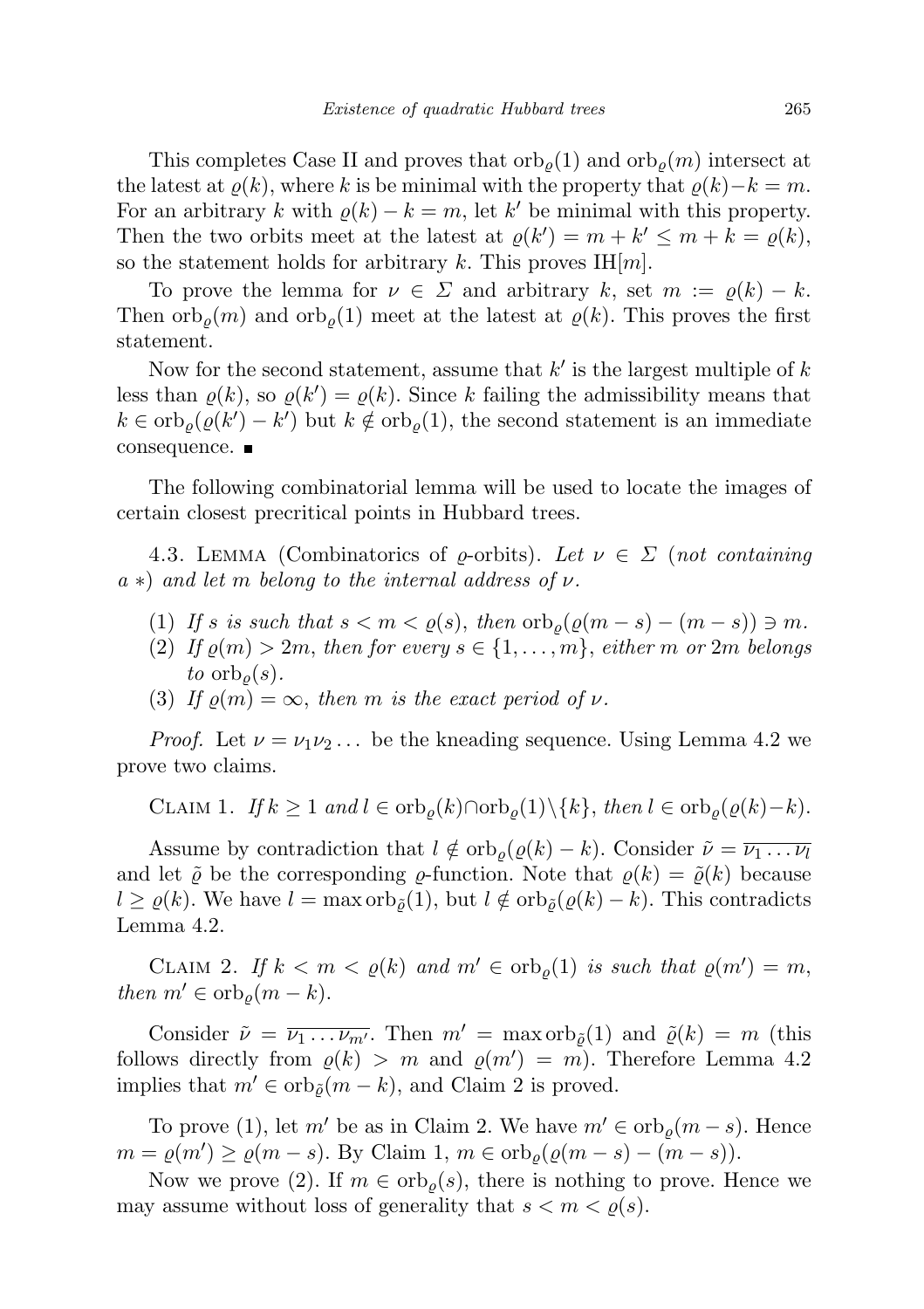Assume first that  $\rho(s) < \infty$ . Assertion (1) implies  $\rho(m-s)-(m-s) \leq m$ , hence  $\varrho(m-s) \leq 2m - s < \varrho(m) - s$ . If  $\varrho(s) \geq \varrho(m)$ , then

$$
\nu_1 \dots \nu_{m-s} \nu_{m-s+1} \dots \nu_{\varrho(m)-s-1} = \nu_{s+1} \dots \nu_m \nu_{m+1} \dots \nu_{\varrho(m)-1}
$$
  
=  $\nu_{s+1} \dots \nu_m \nu_1 \dots \nu_{\varrho(m)-m-1}$ ,

hence  $\rho(m-s) \geq \rho(m)-s$ , a contradiction. Hence  $\rho(m) > \rho(s)$  and, similarly to the above,

$$
\nu_{s+1} \dots \nu_m \nu_1 \dots \nu_{\varrho(s)-m} = \nu_{s+1} \dots \nu_m \nu_{m+1} \dots \nu_{\varrho(s)}
$$
  
=  $\nu_1 \dots \nu_{m-s} \nu_{m-s+1} \dots \nu'_{\varrho(s)-s}$ ,

where  $\nu'_j$  denotes the opposite symbol of  $\nu_j$ . Therefore  $\rho(m-s) = \rho(s) - s$ . Assertion (1) yields  $m \in \text{orb}_{\rho}(\varrho(m-s)-(m-s)) = \text{orb}_{\rho}(\varrho(s)-m)$ . (Note that this implies  $\rho(s) \leq 2m$ .) Since  $\nu = \nu_1 \dots \nu_m \nu_1 \dots \nu_m \dots$ , we then have  $2m \in \text{orb}_{\rho}(\varrho(s))$  as claimed (we simply start m entries later).

If  $\rho(s) = \infty$ , we first change the entry  $\nu_k$  for some  $k > 2m$ . Then still  $\rho(m) > 2m$  and  $\rho(s) = k > 2m$ , and we can use the above argument.

For (3), consider  $\tilde{\nu} = \nu_1 \dots \nu_m \nu_1 \dots \nu_m \nu'_1 \dots$  with  $\varrho$ -function  $\tilde{\varrho}$ . Then  $\tilde{\varrho}(m) = 2m + 1 > 2m$ . If  $s < m$  is the exact period of  $\nu$ , then  $\varrho(s) = \infty$  and  $\tilde{\varrho}(s) = 2m + 1$ . Hence both m and  $2m \notin \text{orb}_{\tilde{\varrho}}(s)$ , contradicting the second assertion.

The following lemma is rather trivial, but helpful to refer to in longer arguments.

4.4. LEMMA (Translation property of  $\rho$ ). If  $\rho(m) > km$  for  $k \geq 2$ , then  $\rho(km) = \rho(m).$ 

*Proof.* Let  $\nu$  be a kneading sequence associated to  $\rho$ . Then  $\rho(m) > km$ says that the first m entries in  $\nu$  repeat at least k times, and  $\rho(m)$  finds the first position where this pattern is broken. By definition,  $\rho(km)$  does the same, omitting the first k periods.  $\blacksquare$ 

4.5. LEMMA ( $\nu$  is always an endpoint). Fix a sequence  $\nu \in \Sigma^*$ . If the triod  $[\sigma^{\circ k}(\nu), \sigma^{\circ l}(\nu), \nu]$  (with  $k, l \geq 1$ ) can be iterated infinitely often, then the sequence  $\nu$  will be chopped off eventually. If the stop case is reached, the initial  $*$  does not occur in the last sequence. Hence  $\nu$  cannot be an interior point of such a triod.

*Proof.* Suppose the triod can be iterated infinitely often but  $\nu$  is never chopped off. By the definition of the  $\varrho$ -function,  $\sigma^{ok}(\nu)$  differs from  $\nu$  at entry  $\rho(k)$ , so one of the two is chopped off at Step  $\rho(k) - k$ . If the third sequence is chopped off, then we are done, so we may assume that it is the first sequence which is chopped off. Therefore,

$$
\varphi^{\circ(\varrho(k)-k)}([\sigma^{\circ k}(\nu),\sigma^{\circ l}(\nu),\nu])=[\nu,\cdot\cdot,\sigma^{\circ(\varrho(k)-k)}(\nu)].
$$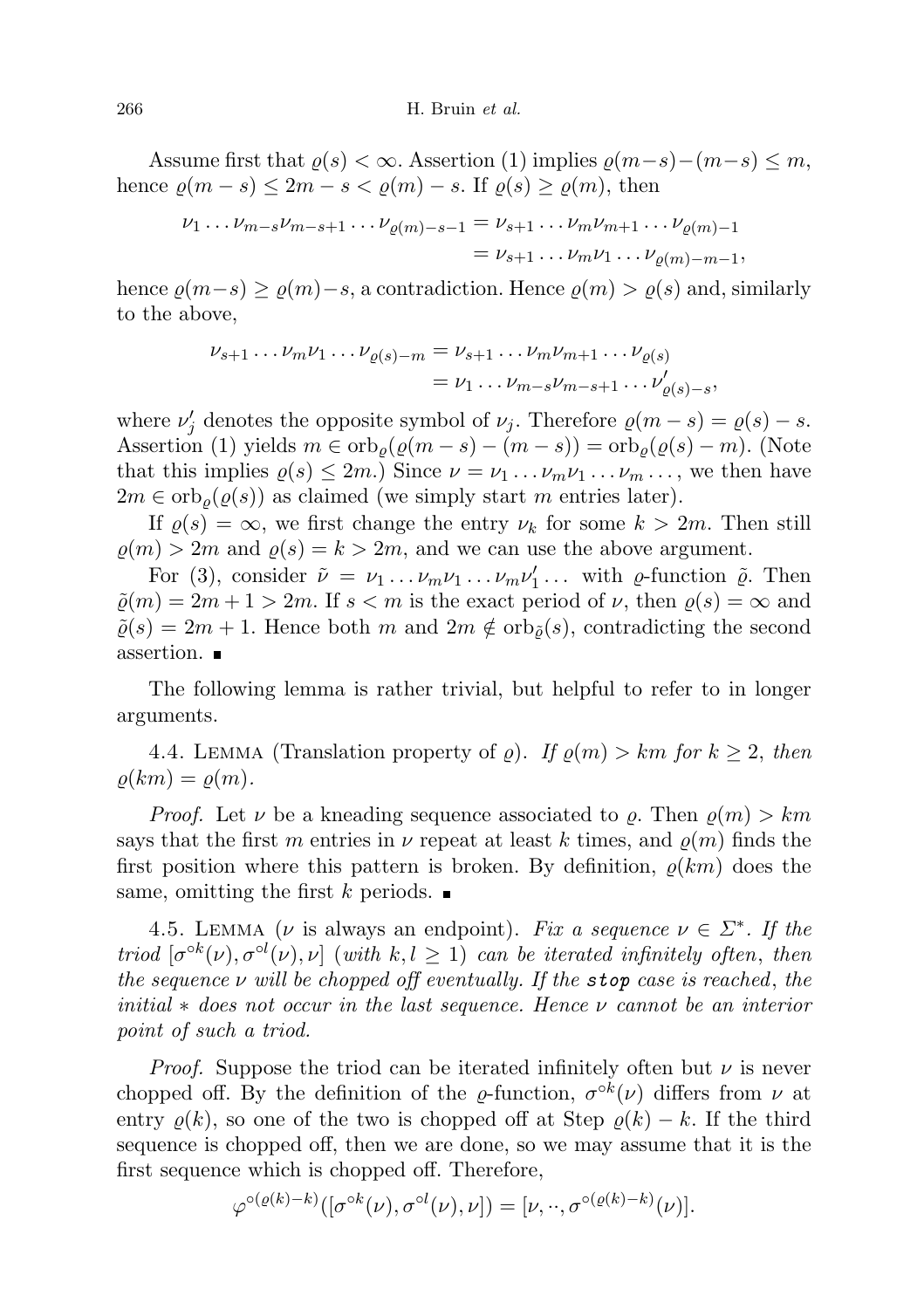(The second entry depends on whether or not  $\sigma^{ol}(\nu)$  has been chopped off in the meantime.) The next time that the first and third sequences differ is at iterate  $\rho(\rho(k) - k)$ , and again we may assume the first sequence is chopped off, yielding

$$
\varphi^{\circ\varrho(\varrho(k)-k)}([\sigma^{\circ k}(\nu),\sigma^{\circ l}(\nu),\nu])=[\nu,\cdot\cdot,\sigma^{\circ\varrho(\varrho(k)-k)}(\nu)],
$$

and in general the first sequence is chopped off at steps in  $\mathrm{orb}_o(\varrho(k) - k)$ .

In a similar way, the second sequence is chopped off at iteration steps in  $\operatorname{orb}_{\rho}(\varrho(l) - l)$ . By Lemma 4.2, there is an iteration step  $s \in \operatorname{orb}_{\rho}(\varrho(k) - k) \cap$  $\int_0^{\infty} \frac{\rho(\rho(l) - l)}{\rho(l)}$ . Take s minimal with this property. At this step, the first and second sequences both differ from the third, so in this step the sequence  $\nu$ must be chopped off (or the stop case is reached, but this is excluded by hypothesis). This settles the first claim.

For the second claim, the stop case can be reached only if  $\nu$  is \*-periodic, say of period n. We can assume by Lemma 4.4 that  $1 \leq k \leq l \leq n$ . By Lemma 4.2,  $\operatorname{orb}_o(\varrho(k) - k)$  and  $\operatorname{orb}_o(\varrho(l) - l)$  intersect  $\operatorname{orb}_o(1)$  at an entry  $s \leq \max\{\varrho(k), \varrho(l)\}\$ , and since  $\nu$  is \*-periodic,  $\max\{\varrho(k), \varrho(l)\}\leq n$ . The above argument implies that  $\nu$  is chopped off at some iterate  $s' \leq s$ . If  $s' = n$ , then  $\varrho(k) = n$  or  $\varrho(l) = n$ . If  $\varrho(l) \geq n$ , then the stop case is reached after  $n - l$  iterates of  $\varphi$ , and the  $*$  is in the second sequence. If  $\rho(k) \geq n$ , then the stop case is reached after  $n - k$  iterates of  $\varphi$ , and the  $*$  is in the first sequence. Finally, if  $s < n$ , then the triod after s iterates will be  $\varphi^{os}([\sigma^{ok}(\nu), \sigma^{ol}(\nu), \nu]) = [\sigma^{ok'}(\nu), \sigma^{ol'}(\nu), \nu]$  for some  $k', l' \leq n$ , and we can repeat the argument.  $\blacksquare$ 

5. Existence of Hubbard trees. In this section we prove the existence of Hubbard trees for ∗-periodic and preperiodic kneading sequences. Starting with the set  $\{\star\nu, \nu, \sigma(\nu), \ldots\}$  we use the triod map to find the branch points and therefore all marked points (represented by itineraries) of the tree. Further triod arguments then determine how to connect marked points by edges, and allow for verifying the properties of the dynamics on the tree.

Fix a  $\ast$ -periodic or preperiodic sequence  $\nu$  and set

$$
S(\nu) = \{*\nu, \nu, \sigma(\nu), \sigma^{\circ 2}(\nu), \dots\}.
$$

Clearly,  $\sigma(S(\nu)) \subset S(\nu)$  and  $S(\nu) \cap \{0\nu, 1\nu\} = \emptyset$ .

In order to introduce the other marked points of the Hubbard tree, we need to analyze the behavior of the triod map of Definition 3.2 in more detail.

Branch points  $\mathfrak{b}(s,t,u)$ . Fix a \*-periodic or preperiodic  $\nu$ . Take  $s, t, u \in$  $S(\nu) \cup \{0,1\}^{\mathbb{N}^*}$  and consider the triod  $[s, t, u]$ . If each of these sequences is chopped off infinitely often under iteration of  $\varphi$ , then [s, t, u] is called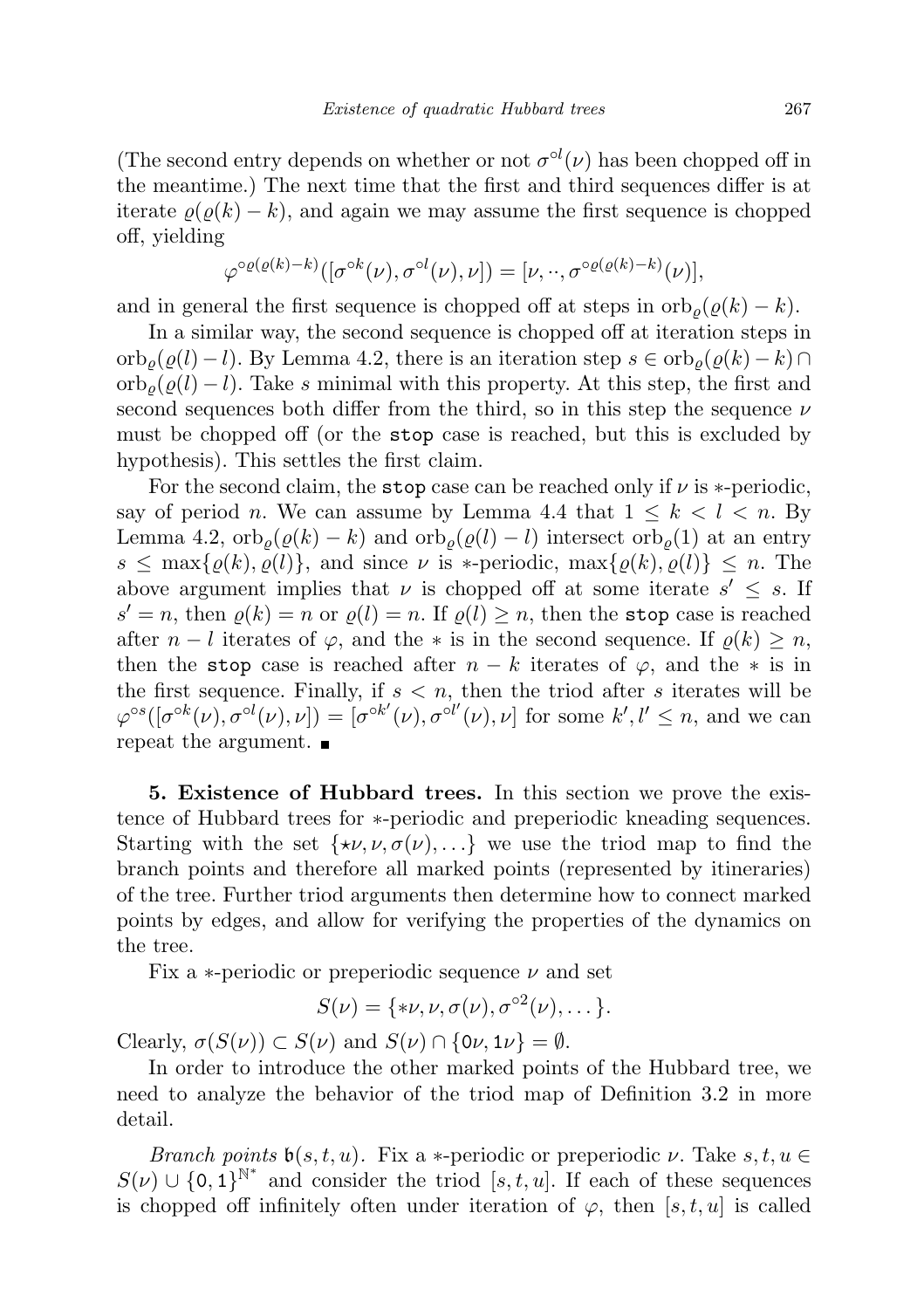a branched triod, and it has a "branch point" called  $\mathfrak{b}(s,t,u)$ , that is, the sequence which is defined by majority vote of the three sequences in each iteration step. More precisely, the nth entry of this sequence is defined by majority vote among the first entries in  $\varphi^{\circ(n-1)}(s,t,u)$ . Clearly,  $\mathfrak{b}(s,t,u) \in$  ${0,1}^{\mathbb{N}^*}$ . If s, t, u are (pre)periodic, then  $b(s,t,u)$  is necessarily (pre)periodic too. Moreover,  $b(s, t, u)$  differs from all sequences s, t, and u: otherwise, if say  $\mathfrak{b}(s,t,u) = s$ , then because of the majority construction, the first sequence in the triod  $[s, t, u]$  always coincides with at least one other sequence, so it is never chopped off, contrary to our assumption.

Types of triods. Based on equation  $(1)$  in Definition 3.3, we can distinguish five types of triods:

- (1) The triod can be iterated indefinitely so that all three sequences are chopped off infinitely often (this implies all three sequences remain distinct under iteration and the stop case is never reached); in this case we call the triod *branched*. The sequence  $\mathfrak{b}(s,t,u) \in \{0,1\}^{\mathbb{N}^*}$ obtained by majority vote is the branch point of the triod.
- (2) The triod can either be iterated indefinitely and precisely two sequences are chopped off infinitely often whereas the remaining sequence is never chopped off, or the iteration reaches the stop case so that the sequence that lands on ∗ at the stop case has never been chopped off before; in this case we call the triod flat. The sequence which reaches the ∗ in the stop case or which is never chopped off is called the middle point of the flat triod.
- (3) Not all three sequences remain distinct during the iteration, i.e., two or three sequences become identical at some iterate of  $\varphi$ ; in this case we say that  $\varphi$  has *collapsing* sequences. Note that collapsing sequences means that one of these sequences must have been equal to  $0\nu$  or  $1\nu$  the iterate before collapsing. Note also that if  $\varphi$  can be iterated indefinitely, but only one sequence ever gets chopped off infinitely often, then the remaining sequences must collapse.
- (4) The iteration of  $\varphi$  reaches the stop case so that the  $*$  is in a sequence that had been chopped off before.
- (5) The iteration of  $\varphi$  can be carried on forever without collapsing, and some sequence is chopped off at least once, but not infinitely often.

For us, the most important cases are the first two because we will show in Lemma 5.1 that  $(3)$ – $(5)$  do not occur when s, t, u are distinct and forward shifts of the kneading sequence  $\nu$ .

Note that all five cases are mutually distinct and cover all possibilities: if two or three sequences collapse, then the stop case cannot be reached and at most one sequence can be chopped off infinitely often, and we are exactly in case (3). Otherwise, there is no collapsing. If we can iterate forever without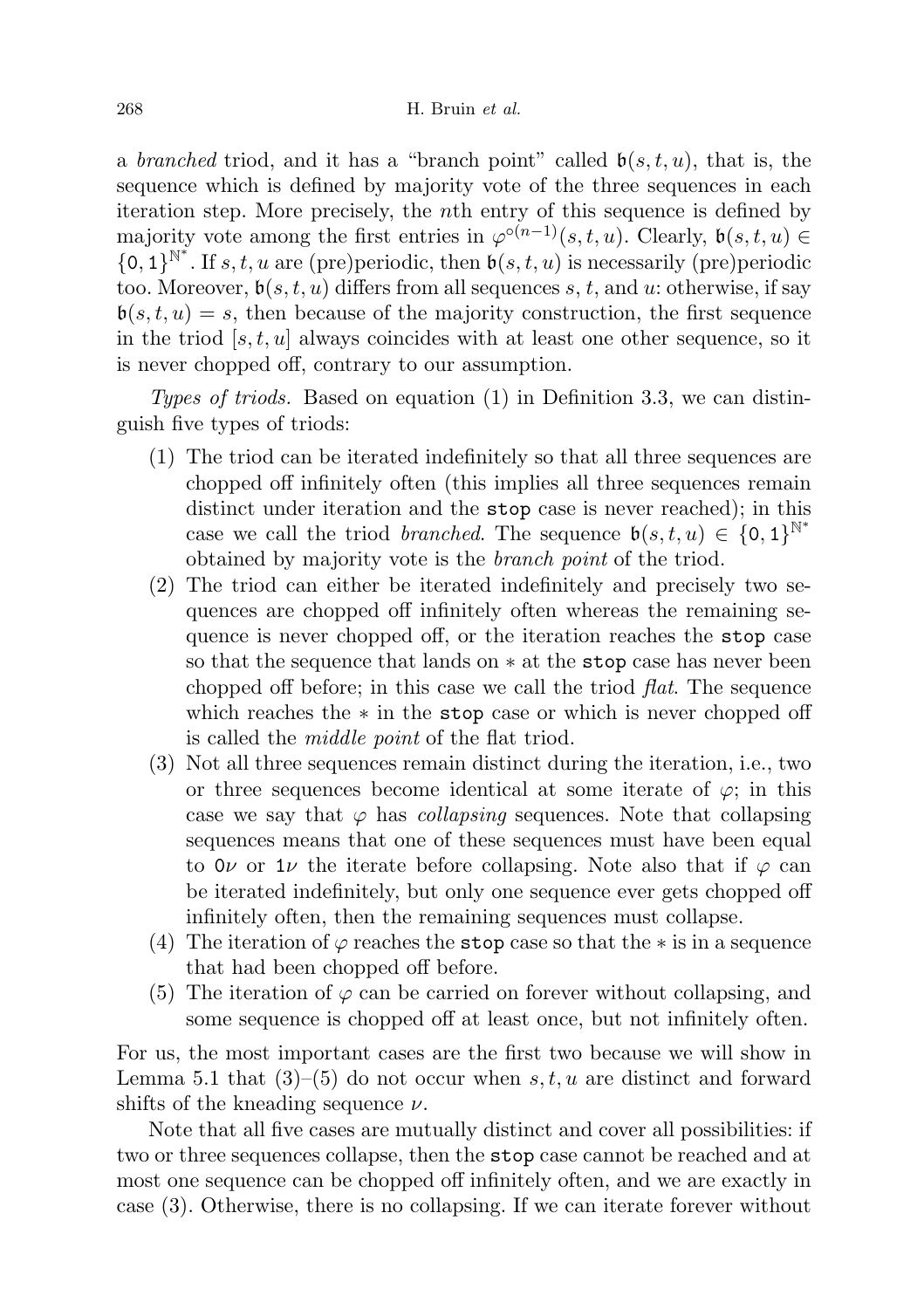collapsing, then either some sequence is chopped off finitely many times and we are exactly in case (5); or every sequence is chopped off either infinitely many times or not at all, and the number of chopped sequences must be 2 or 3, so we are in cases  $(2)$  or  $(1)$ . The last possibility is that the stop case is reached; depending on whether the sequence landing on ∗ had or had not been chopped off before, we are in case (4) or (2).

5.1. LEMMA (If all three sequences are chopped off). Let  $\nu \in \Sigma^*$  be  $*$ -periodic or preperiodic. If  $\lbrack \sigma^{\circ k}(\nu),\sigma^{\circ l}(\nu),\sigma^{\circ m}(\nu) \rbrack$  is such that each of the three sequences is chopped off at least once, then each sequence is chopped off infinitely often, and the triod can be iterated forever without reaching the stop case.

*Proof.* First note that  $\sigma^{\circ s}(\nu) \neq 0\nu$ ,  $1\nu$  for all s. Therefore the triod can be iterated until the stop case is reached, if ever.

Suppose the first chopping off occurs after s iterations, and it is the third sequence that is chopped off. The resulting triod is  $\lbrack \sigma^{\circ (k+s)}(\nu),\sigma^{\circ (l+s)}(\nu),\nu \rbrack$ . By Lemma 4.5, the stop case is never reached with the  $*$  at the third position.

By assumption, there are iteration times when the first and second sequences are chopped off, and it follows similarly that the stop case can never be reached with the ∗ at any position. The triod can thus be iterated infinitely often. Lemma 4.5 again implies that the third sequence will be chopped off, and repeating this argument, we see that indeed all three sequences will be chopped off infinitely often.

The structure of triods in  $S(\nu)$ . Every triod in  $S(\nu)$  is either flat or branched: no triod can collapse, and it follows from Lemma 4.5 that every sequence which gets chopped off once will never be the center of a flat triod when the stop case is reached. Therefore if a triod cannot be iterated forever then it reaches the stop case and is flat. If a triod can be iterated forever, then at least two sequences get chopped off infinitely often, and if all three sequences get chopped off at least once, then by Lemma 5.1 the triod is branched.

5.2. Lemma (Branch points of branched triods). Fix a ∗-periodic or preperiodic  $\nu$ . Suppose that  $s, t, u \in S(\nu) \cup \{0, 1\}^{\mathbb{N}^*}$  are such that  $[s, t, u]$  is a branched triod; set  $v := \mathfrak{b}(s, t, u)$ . If  $\sigma^{\circ k}(w) \notin \{0\nu, 1\nu\}$  for all  $w \in \{s, t, u, v\}$ and all  $k \geq 0$ , then  $[s, t, v]$ ,  $[s, u, v]$  and  $[t, u, v]$  are flat with v in the middle.

*Proof.* By assumption, the triod map can be iterated forever on  $[s, t, u]$ . If the iteration stops for  $[s, t, v]$  after finitely many steps, then either the iteration reaches one of the sequences  $0\nu$  and  $1\nu$  (which is excluded by hypothesis), or the stop case in (1) is reached; but since  $v \in \{0,1\}^{\mathbb{N}^*}$  is constructed by majority vote among the sequences  $s, t, u$ , this can never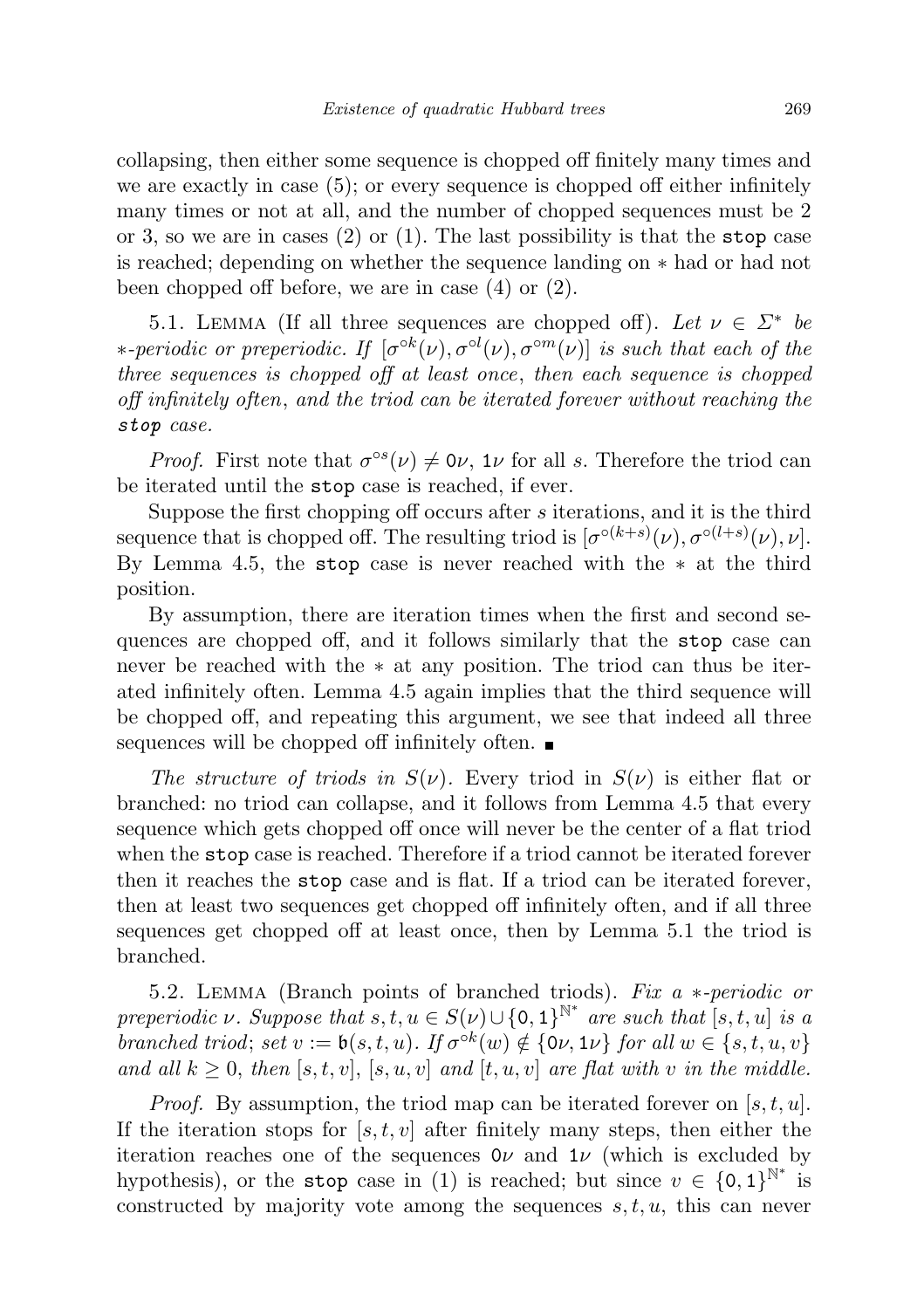occur. The majority vote also ensures that  $v$  can never be chopped off along the iteration, so  $[s, t, v]$  is flat with v in the middle. The reasoning for the other two sequences  $[s, u, v]$  and  $[t, u, v]$  is the same.

Marked points of the tree. Set

$$
V:=S(\nu)\cup\bigcup_{[s,t,u]}\{\mathfrak{b}(s,t,u)\},
$$

where the union runs over all branched triods  $[s, t, u]$  with endpoints in  $S(\nu)$ , so their branch points  $\mathfrak{b}(s, t, u)$  are well-defined. The set V is  $\sigma$ -invariant because  $S(\nu)$  is and  $\sigma(\mathfrak{b}(s,t,u))$  equals  $\mathfrak{b}(\varphi[s,t,u])$ .

The triod map can be iterated. Observe that triods with endpoints in V can be branched or flat (types (1) and (2)). In order for  $\varphi$  to be well-defined, we need to ensure that types  $(3)-(5)$  do not occur. In addition, we want to know that for  $s, t, u \in V$ , the triod map can only result in elements of V. This is the contents of the following lemma.

5.3. LEMMA ( $V$  is closed under taking triods). For each triple of different sequences  $s, t, u \in V$ ,  $\mathfrak{b}(s, t, v) \in V$ . In particular, no triod  $[s, t, u]$  is of  $type (3)–(5).$ 

*Proof.* Take  $s, t, u \in V$  arbitrary but distinct. Let us first show that  $V \cap \{0\nu, 1\nu\} = \emptyset$ , so  $[s, t, u]$  is not of type (3). To see this, suppose that  $0\nu \in V$  (the case  $1\nu \in V$  is analogous). Since  $0\nu \notin S(\nu)$ , this implies that  $0\nu = b(s, t, u)$  for a branched triod  $[s, t, u]$  with  $s, t, u \in S(\nu)$ . We may suppose that  $s_1 = t_1 = 0$  and  $u_1 \in \{0,*,1\}$ . If  $u_1 = 0$ , then  $\varphi[s,t,u] =$  $[\sigma(s), \sigma(t), \sigma(u)]$  is a triod with endpoints in  $S(\nu)$  and  $\sigma(\mathfrak{b}(s,t,u)) = \nu$  in the middle. This contradicts  $\nu$  being an endpoint (Lemma 4.5). If  $u_1 \in \{*, 1\}$ , then  $\varphi[s, t, u] = [\sigma(s), \sigma(t), \nu]$  is a triod with middle point  $\nu$ . This contradicts  $\nu$ being an endpoint (Lemma 4.5) once more. As a result, every triod in V can be iterated forever without sequences collapsing, unless the stop case is reached.

The next step is to find  $s', t', u' \in S(\nu)$  such that  $\mathfrak{b}(s', t', u') = \mathfrak{b}(s, t, u)$ , showing that  $\mathfrak{b}(s, t, u) \in V$ . As s, t, u are taken distinct, at least two of them are chopped off under iteration of  $\varphi$ . Assume that s is chopped off first and t second. If  $s \in S(\nu)$ , then put  $s' = s$ ; otherwise,  $s = \mathfrak{b}(s^1, s^2, s^3)$  for some  $s^1, s^2, s^3 \in S(\nu)$ . We iterate the  $\varphi$ -map on [s, t, u], and keep track of what happens to  $[s^1, s^2, s^3]$ .

- As long as  $[s, t, u]$  has unanimous vote (i.e.,  $s_1 = t_1 = u_1$ ), we refrain from making a selection from  $s^1, s^2, s^3$  and take  $\varphi[s^1, s^2, s^3]$  for the next iterate.
- If s has minority vote (i.e.,  $s_1 \neq t_1 = u_1$ ), then select  $s' = s^k$  for any  $k = 1, 2, 3$  such that  $s^k$  shares vote with s. We have  $\varphi[s, t, u] =$  $\varphi[s',t,u].$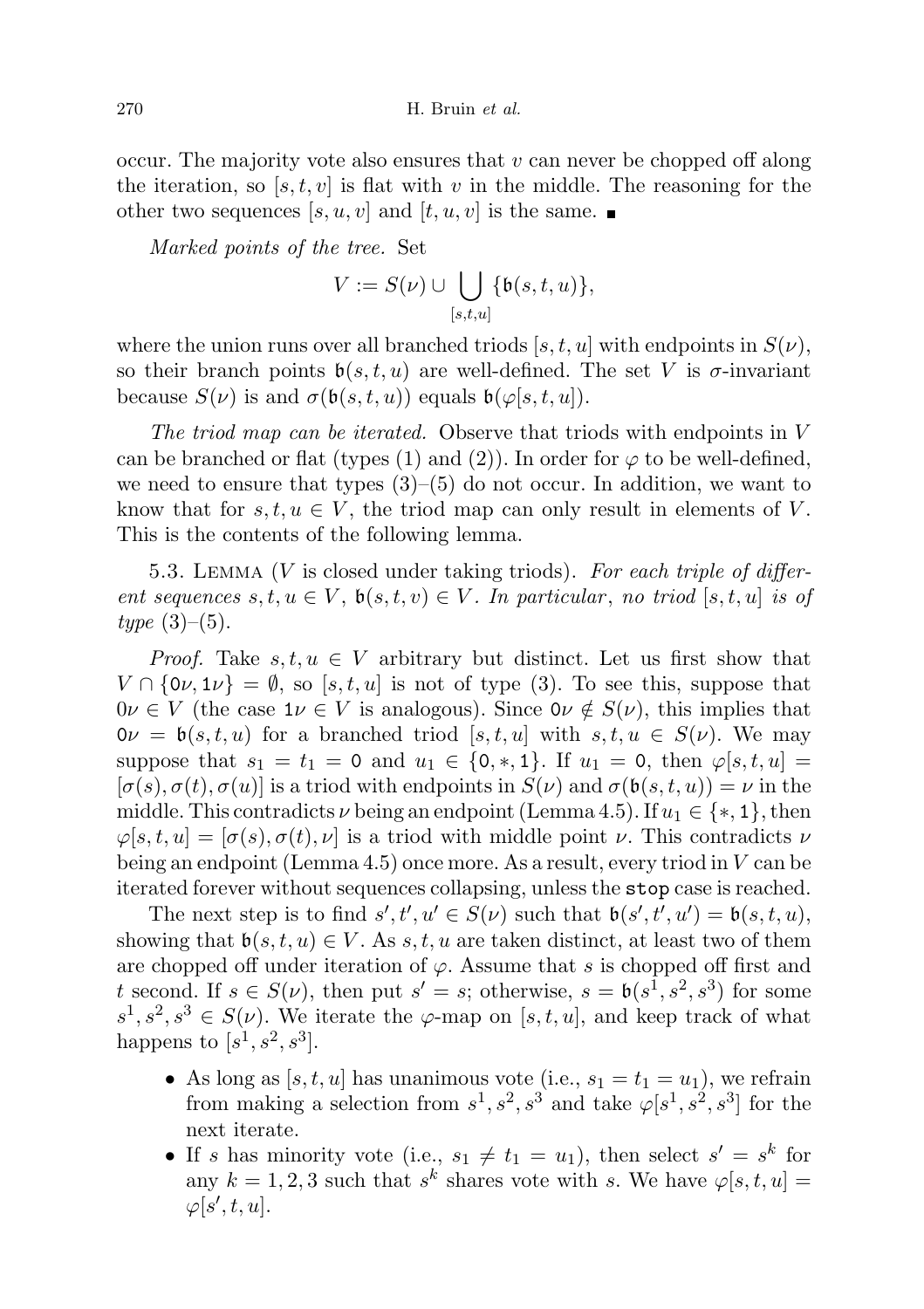We iterate this algorithm until s has reached minority vote, which by the choice of s must happen eventually. It follows that  $\mathfrak{b}(s,t,u) = \mathfrak{b}(s',t,u)$ .

Now we repeat the argument with  $[s', t, u]$ . If  $t \in S(\nu)$  then let  $t' = t$ ; otherwise  $t = \mathfrak{b}(t^1, t^2, t^3)$  for some  $t^1, t^2, t^3 \in S(\nu)$ .

- As long as  $[s', t, u]$  has unanimous vote, we refrain from making a selection among  $t^1, t^2, t^3$  and take  $\varphi[t^1, t^2, t^3]$  for the next iterate.
- If t has two-to-one majority vote (i.e.,  $s'_i \neq t_i = u_i$ ), disqualify the  $t^k$  (if any) with  $t_i^k = s_i'$  from being selected. As both  $t^k$  and  $s'$  will be replaced by  $\nu$  by the action of  $\varphi$ , it follows that  $t^k$  and  $s'$  will take the same vote ever after, so no other  $t^{k'}$  can later share minority vote with  $s'$ .
- If t has minority vote eventually, then select  $t' = t^{k'}$  for an undisqualified  $k' \in \{1,2,3\}$  such that t and  $t^{k'}$  share vote. We have  $\varphi[s',t',u] = \varphi[s',t,u].$

We iterate this algorithm until  $t$  has reached minority vote, which by the choice of t must happen eventually. It follows that  $\mathfrak{b}(s,t,u) = \mathfrak{b}(s',t',u)$ .

Finally, we turn to u. If  $u \in S(\nu)$  then take  $u' = u$ . Otherwise  $u =$  $\mathfrak{b}(u^1, u^2, u^3)$  for some  $u^1, u^2, u^3 \in S(\nu)$ . If u is never chopped off, then  $[s', t', u]$  is flat with u in the middle, and no new branch point is created. If  $u$  is chopped off eventually, then we follow an algorithm as before.

- As long as  $[s', t', u]$  has unanimous vote we refrain from making a selection among  $u^1, u^2, u^3$  and take  $\varphi[u^1, u^2, u^3]$  for the next iterate.
- If s' has minority vote, disqualify the  $u^k$  (if any) voting with s' from being selected. As both  $u^k$  and s' will be replaced by  $\nu$  by the action of  $\varphi$ , it follows that  $u^k$  and  $s'$  will take the same vote ever after, so no other  $u^{k'}$  can later share minority vote with  $s'$ .
- If t' has minority vote, disqualify the  $u^{k'}$  (if any) voting with t' from being selected. Note that  $k \neq k'$  because  $u^k$  shares vote with s'. As both  $u^{k'}$  and  $t'$  will be replaced by  $\nu$  by the action of  $\varphi$ , it follows that  $t^{k'}$  and  $t'$  will take the same vote ever after.
- If u has minority vote eventually, let  $u'$  be the remaining undisqualified  $u^{k''}$  which shares vote with u.

In this way we obtain  $s', t', u' \in S(\nu)$  such that  $\mathfrak{b}(s, t, u) = \mathfrak{b}(s', t', u')$ .

Since  $[s, t, u]$  behaves as  $[s', t', u']$  under  $\varphi$  and whenever s, t or u is chopped off, this sequence is replaced by  $\nu$  just as  $s'$ ,  $t'$  or  $u'$  is replaced by  $\nu$ , it follows from Lemma 5.1 that if all three sequences  $s, t, u$  are chopped off once, they will be chopped off infinitely often. If one sequence, say s, is never chopped off, and another sequence, say  $t$ , is chopped off a finite number of times only, some iterate  $\varphi^{\circ k}[s, t, u]$  takes the form  $[\sigma^{\circ k}, \nu, \tilde{u}]$  for some  $\tilde{u} \in V$ . In this triod,  $\sigma^{\circ k}$  and  $\nu$  are never chopped off, so they are equal. But this contradicts  $0\nu, 1\nu \notin V$ . This proves that  $[s, t, u]$  is not of type (5).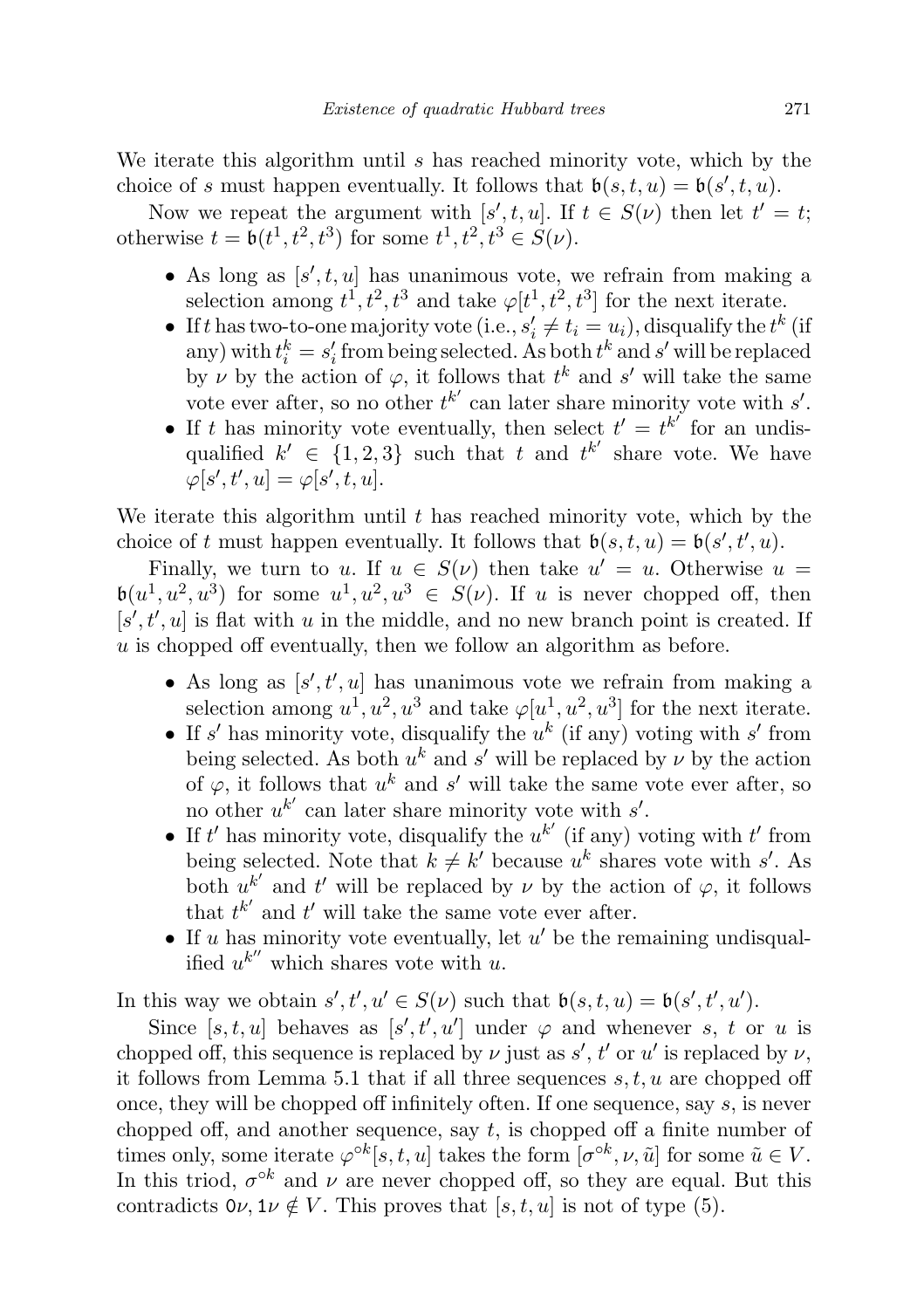Finally, to prove that  $[s, t, u]$  is not of type  $(4)$ , assume by contradiction that the first sequence is chopped off, and later on reaches the stop case with the  $*$  in that sequence. Since  $[s', t', u']$  has the same behavior under  $\varphi$ , it would reach the stop case with the ∗ in the first sequence as well. This contradicts Lemma 4.5.

Marked points along arcs. For sequences  $s, t \in V$ , set

 $E(s,t) := \{u \in V: \text{the triod } [s,t,u] \text{ is flat with } u \text{ in the middle}\} \cup \{s,t\}.$ 

We call s and t adjacent if  $E(s, t) = \{s, t\}$ . If  $u, u' \in E(s, t) \setminus \{s\}$  are different sequences, then at least one of u and  $u'$  must be chopped off from the triod [s, u, u'] under iteration of  $\varphi$ . We write  $u \succ u'$  if u' is chopped off, and  $u' \succ u$ otherwise. If  $[s, u, u']$  reaches the stop case with u in the middle, then we write  $u > u'$  as well. (It follows from Lemma 5.5(1) below that the sequence  $u$  or  $u'$  which is not chopped off is indeed the middle point of the flat triod  $[s, u, u']$ .) By convention we take  $s \succ u$  for all  $u \in E(s, t) \setminus \{s\}$ .

5.4. LEMMA ( $\succ$  is transitive and linear). The order  $\succ$  is transitive and linear on  $E(s,t)$ .

*Proof.* For unity of exposition, we will say that  $u$  is chopped off from [s, u, u'] by  $\varphi$  also if [s, t, u] reaches the stop case with another sequence than u in the middle. As, in this proof, we will not iterate  $\varphi$  further once the order of sequences in  $[s, t, u]$  has been established, this abuse of terminology is inconsequential.

Suppose that  $u, u', u'' \in E(s,t) \setminus \{s\}$  with  $u \succ u'$  and  $u' \succ u''$ , say  $u''$  is chopped off from  $[s, u', u'']$  at iterate l and u' is chopped off from [s, u, u'] at iterate k. Iterate  $\varphi$  on the triod [s, u, u'']; as long as the second or third sequence is not chopped off from [s, u, u''], the chopping off of the first sequence happens at exactly the same times as for  $[s, u, u']$  and  $[s, u', u'']$ . So let us wait until one of  $u$  and  $u''$  is chopped off. Assume by contradiction that u is chopped off first; by the choice of  $k$ , this can only happen at an iterate  $\geq k$ . Since  $u_i = u'_i$  for  $i < k$ , our assumption implies that also  $u'_{i} = u''_{i}$ . By definition of k, the first entries of the first and second sequence of  $\varphi^{\circ k}([s, u, u'])$  agree, but the first entry of the third sequence (namely  $u'_k$ ) is different. Since u' is the middle point of  $[s, u', u'']$ , we have  $u'_k = u''_k$ . But this means that  $u''$  is chopped off from  $[s, u, u'']$  at this iterate, and we have a contradiction.

This shows that  $u \succ u''$ ; hence the order  $\succ$  is indeed transitive. Hence the set  $E(s, t)$  is linearly ordered by  $\succ$ , with maximal sequence s and minimal sequence t.

Note that  $E(t, s)$  is the same set of marked points, but the ordering goes in the other direction.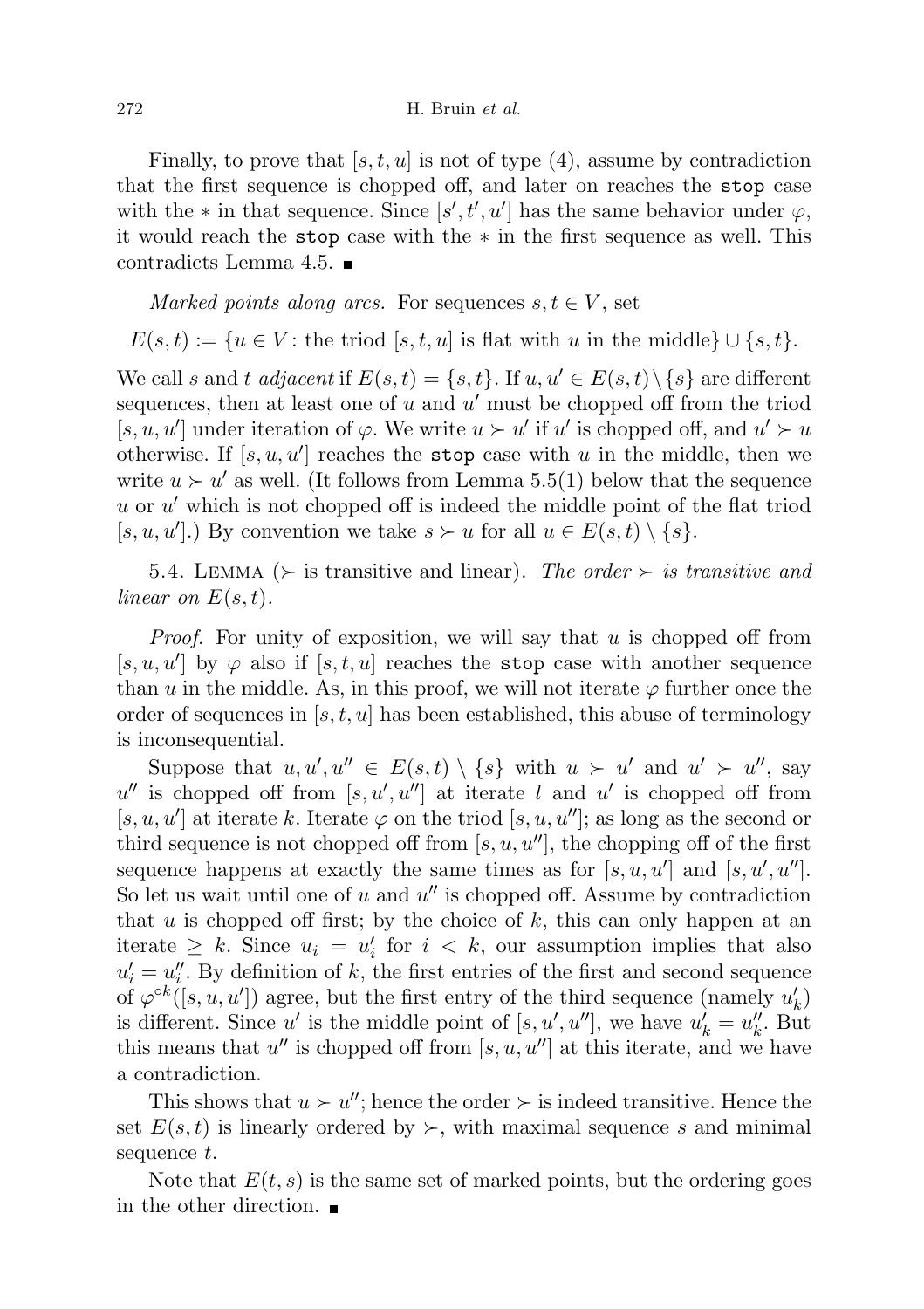5.5. LEMMA (Properties of  $\succ$ ).

- (1) If  $u, u' \in E(s, t)$  are such that  $s \succ u \succ u'$ , then  $[s, u, u']$  is a flat triod with u as middle point.
- (2) If s, t, u, v are such that  $u \in E(s, v)$  and  $t \in E(s, u)$ , then  $t \in E(s, v)$ and  $t \succeq u$  in the  $E(s, v)$ -order.
- (3) If s, t, u are different sequences in V and  $E(s, u)$  and  $E(t, u)$  intersect only in u, then u is the middle point of the flat triod  $[s, t, u]$ .
- (4) For all  $v \in V$ , there exists  $s \in S(\nu)$  such that  $v \in E(s, *\nu)$ .

*Proof.* In this proof, we will iterate triods  $[u, u', u'']$  with sequences in  $V \setminus S(\nu)$ . We have seen in Lemma 5.3 that such a triod is not of type (3)–(5). We always have  $u, u', u'' \in E(s, t)$  for some  $s, t \in S(\nu)$ , say  $u \succ u' \succ u''$  in the  $E(s,t)$ -order. Therefore iterating  $\varphi$  on  $[u, u', u'']$  mimics iterating  $\varphi$  on  $[s, u', t]$ , and once u and u'' are chopped off, the two triods become identical. Therefore  $[u, u', u'']$  is flat.

(1) Let k be the first iterate that u' is chopped off from  $[s, u, u']$ . At this iterate,  $\varphi^{\circ k}([s, u, u']) = \varphi^{\circ k}([s, u, t])$ , and because u is the middle point of [s, u, t], u will never be chopped off, neither from [s, u, t] nor from [s, u, u'].

(2) Let l be the first time that u is chopped off from the triod  $[s, t, u]$ . The most work goes in proving that  $t \in E(s, v)$ . Suppose by contradiction that at some iterate k, the second sequence of  $[s, t, v]$  is chopped off under iteration of  $\varphi$ . There are three cases:

- $k > l$ . Then  $\varphi^{\circ l}([s,t,u]) = \varphi^{\circ l}([s,t,v])$ , and since t is the middle point of  $[s, t, u]$ , it will not be chopped off at all.
- $k = l$ . Then the first and second sequences of  $\varphi^{ok-1}([s,t,u])$ start with the same symbol, the first and second sequences of  $\varphi^{\circ k-1}([s,t,v])$  start with different symbols. Yet for both triods, these first symbols are the same, so we have a contradiction.
- $k < l$ . Then the first and third sequences of  $\varphi^{ok-1}([s,t,v])$  start with the same symbol, but the first symbol of the second sequence is different. Also, the first symbols of the second and third sequences of  $\varphi^{\circ k-1}([s,t,u])$  are the same. This implies that the first symbols of the first and third sequences of  $\varphi^{\circ k-1}([s, u, v])$  agree, but disagree from the first symbol of the second sequence. But this implies that u is chopped off from  $[s, u, v]$ , contradicting our assumption.

This shows that t is never chopped off from [s, t, v], hence  $t \in E(s, v)$ . Since t is the middle point of  $[s, t, u]$ , u will be chopped off before t is, so  $t \succ u$  in the  $E(s, v)$ -order.

(3) We iterate the triod  $[s, t, u]$ . If the triod is branched, then by Lemma 5.2, the branch point  $v = \mathfrak{b}(s, t, u)$  belongs to  $E(s, u) \cap E(t, u)$ . If [s, t, u] is flat, with s in the middle, then  $s \in E(s, u) \cap E(t, u)$ . If [s, t, u] is flat, with t in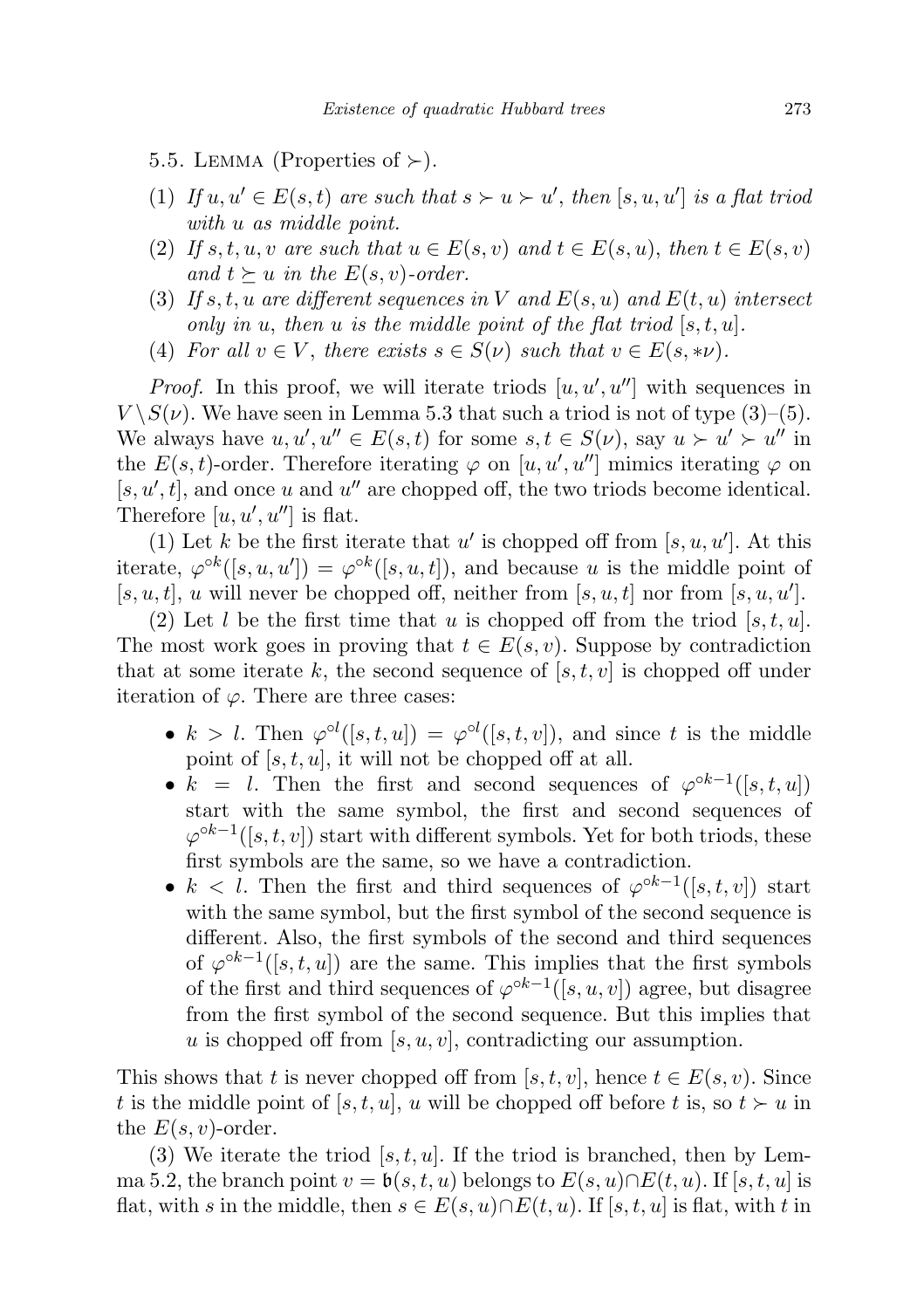the middle, then  $t \in E(s, u) \cap E(t, u)$ . So in all three cases,  $E(s, u) \cap E(t, u)$ contains more than one point. The remaining possibility is that  $u$  is the middle point of  $[s, t, u]$ .

(4) This is trivial if  $v \in S(\nu)$ , so assume that  $v = \mathfrak{b}(s, t, u) \in V \setminus S(\nu)$ for some  $s, t, u \in S(\nu)$ . By Lemma 5.2,  $v \in E(s, t) \cap E(t, u) \cap E(u, s)$ . If  $*\nu$  equals one of s, t, u, any other sequence of s, t, u satisfies the assertion. So we can assume that s, t, u have a common first entry. If  $t \in E(s, *\nu)$ , then by (2) applied to the quadruple  $s, v, t, * \nu$ , also  $v \in E(s, *\nu)$  and we are done. Similarly, if  $s \in E(t, *\nu)$ , then  $v \in E(t, *\nu)$  and again we are done. The remaining case is that  $[s, t, * \nu]$  is a branched triod, say  $v' = \mathfrak{b}(s, t, * \nu)$ . If  $v = v'$ , then we are done again. If  $v \geq v'$  in the  $E(s, t)$ -order, then  $v \in E(s, * \nu)$  by (2) applied to the quadruple  $s, v, v', * \nu$ . Similarly, if  $v' \succeq v$ , then  $v \in E(t, * \nu)$ . This proves (4).

*Edges of the tree.* For any  $s \in V$ , let  $E(*\nu, s) =: \{s^0, s^1, \ldots, s^{k-1}, s^k\}$ be as above, in decreasing  $E(*\nu, s)$ -order, with  $s^0 = * \nu$  and  $s^k = s$ . Then attach edges  $[s^i, s^{i+1}]$  to the tree, for  $i = 0, 1, ..., k-1$ . Take the union of such edges for all  $s \in V$ , omitting repetitions (so that every pair of marked points in  $V$  is joined by at most one edge).

5.6. PROPOSITION (The union of edges is a tree). The union  $T$  of edges is a tree, and every endpoint of T belongs to  $S(\nu)$ .

*Proof.* Since V is finite, T is finite. By construction, each  $s \in S(\nu)$  is connected to \*v, and hence T connects all  $s \in S(\nu)$ . If  $v \in V \setminus S(\nu)$ , then by Lemma 5.5(4),  $v \in E(s, * \nu)$  for some  $s \in S(\nu)$ . Therefore T is connected.

Let us prove that  $T$  contains no loops. Since we constructed  $T$  by attaching strings of edges  $E(*\nu, s)$ , T can only have a loop if the following occurs:

There are  $s, s' \in S(\nu)$  such that  $t \in E(*\nu, s) \cap E(*\nu, s')$ , but there is  $u \in E(*\nu, s) \setminus E(*\nu, s')$  such that  $*\nu \succ u \succ t$  in the  $E(*\nu, s)$ -order.

We show that the above cannot happen. Indeed, by Lemma  $5.5(1)$ , u is the middle point in the flat triod  $[\ast \nu, u, t]$ . Therefore  $u \in E(\ast \nu, t)$ . Next apply Lemma 5.5(2) to the quadruple  $*\nu, u, t, s'$  to conclude that  $u \in E(*\nu, s')$ ; but this contradicts  $u \in E(*\nu, s) \setminus E(*\nu, s')$ . Hence T contains no loop.

Finally, each  $v \in V \setminus S(v)$  is obtained as a branch point of a branched triod, and therefore cannot be an endpoint. Hence all the endpoints of T belong to  $S(\nu)$ .

5.7. Lemma (Components of the tree). There are at most two edges in T with \*v as endpoint, and  $T \setminus {\ast \nu}$  consists of at most two trees: the sequences starting with 0 form one tree, and the sequences starting with 1 form the other.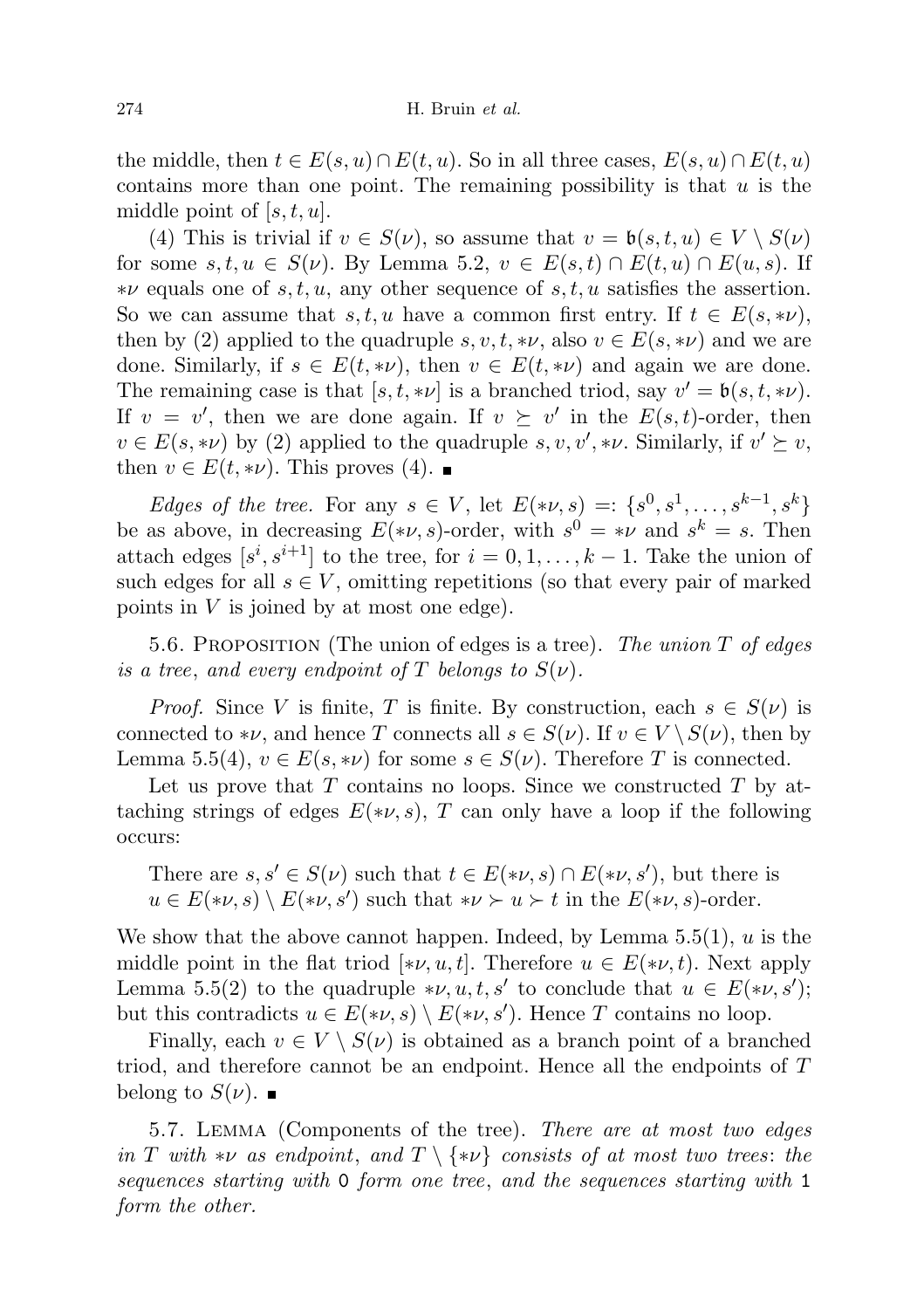*Proof.* If  $*\nu$  has the endpoint of at least three edges, then there are  $s, t, u \in S(\nu)$  such that  $E(*\nu, s), E(*\nu, t)$  and  $E(*\nu, u)$  are pairwise disjoint, except for the common endpoint  $*\nu$ . At least two, say s and t, share the first symbol. Therefore  $\varphi[s, t, u] = [\sigma(s), \sigma(t), \sigma(u)]$  or  $[\sigma(s), \sigma(t), \nu]$ . Furthermore,  $\sigma(E(*\nu, s)) = E(\nu, \sigma(s))$  is disjoint from  $\sigma(E(*\nu, t)) = E(\nu, \sigma(t)),$ except for the common endpoint  $\nu$ . Lemma 5.5(4) states that  $\nu$  is the middle point of  $[\sigma(s), \sigma(t), \nu]$ , but this contradicts Lemma 4.5. Therefore  $*\nu$  has at most two arms, and  $T \setminus \{*\nu\}$  consists of at most two components, each of which is connected and contains no loops.

For the last statement, recall that  $E(*\nu, s) \setminus \{*\nu, s\}$  contains all sequences in  $v \in V$  that are the middle point of a flat triod [\* $\nu, v, s$ ]. Applying  $\varphi$ to it does not result in the stop case, so  $s$  and  $v$  share the first symbol. Therefore the components of  $T \setminus {\ast \nu}$  are  $\bigcup_{s \in S(\nu), s_1 = 0} E({*\nu, s} \setminus {\ast \nu}$  and  $\bigcup_{s\in S(\nu), s_1=1} E(*\nu, s] \setminus \{*\nu\}$ , and all the sequences in one component have the same first symbol.  $\blacksquare$ 

Dynamics of the tree. In order to define a map  $f: T \to T$ , set  $f(s) :=$  $\sigma(s)$  for  $s \in V$ . For any edge [s, t] between marked points  $s, t \in V$ , define the map  $f|_{[s,t]} : [s,t] \to [f(s), f(t)] \subset T$  to be an orientation preserving homeomorphism. Since T is a tree, the map  $f|_{[s,t]}$  is unique up to homotopy.

5.8. Lemma (Dynamics locally injective). For every connected subtree  $T' \subset T$  such that \*v does not disconnect  $T'$ , the restriction of f to  $T'$  is injective.

*Proof.* Since T and T' are connected trees, the fact that  $f(x) = f(y)$ for  $x, y \in T'$  would imply that f was not locally injective at every point in  $[x, y] \subset T'$ . It therefore suffices to prove that f is locally injective for every  $x \in T' \setminus \{*\nu\}.$ 

By construction,  $f$  is locally injective at every interior point of every edge. It thus suffices to show that  $f$  is locally injective at every marked point  $s \neq * \nu$ . If this were not the case, then there would be marked points  $t, u \in T'$  such that [s, t] and [s, u] were disjoint except for the common endpoint s, while  $[f(s), f(t)]$  and  $[f(s), f(u)]$  had more points in common than  $f(s)$ . But Lemma 5.5(3) implies that the triod [s, t, u] is flat with s in the middle, and  $[f(s), f(t), f(u)] = \varphi[s, t, u]$  is flat with  $f(s)$  in the middle, so  $f(s) \in [f(t), f(u)]$ . This is a contradiction.

We are now ready to prove our main theorem.

*Proof of Theorem 2.5.* We start with the existence proof. Set  $c_0 := * \nu$ (the critical point) and  $c_k := \sigma^{\circ k}(*\nu)$  (the critical orbit). Construct a tree T with dynamics as in Proposition 5.6. We check the six properties of a Hubbard tree: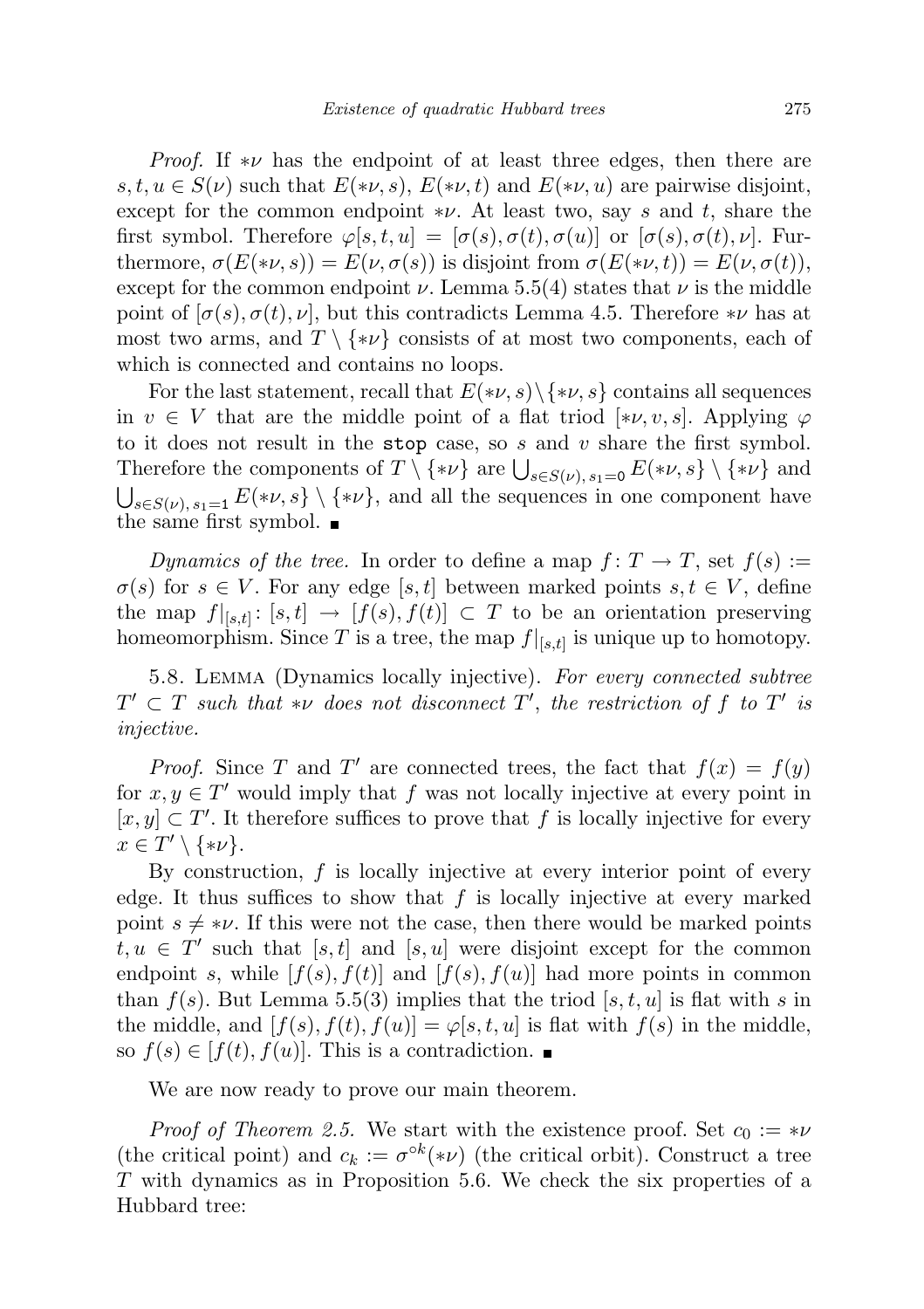(1) The map f is clearly continuous on T, and it is surjective on  $S(\nu) \setminus$  $\{\ast \nu\}$ . If  $\nu = 1^k \ast$  for some k, then f permutes (and hence is surjective on)  $S(\nu)$ , whereas if  $\nu = \mathbf{1}^k 0 \ldots$ , then  $*\nu$  is obviously the middle point of the triod  $(\nu, * \nu, \sigma^{\circ k}(\nu))$ , and hence not an endpoint. By Proposition 5.6, this means that f is surjective on the set of endpoints of  $T$ , hence surjective onto all of T.

(2) In  $T \setminus \{c_0\}$ , any two marked points whose itineraries start with the same entry are in the same connected component by construction of T. Therefore,  $T \setminus \{c_0\}$  consists of at most two connected components, and f is injective on each of them by Lemma 5.8. Therefore, each point in  $T$  has at most two preimages.

(3) It follows from Lemma 5.8 that f is locally injective at every  $s \in$  $T \setminus \{c_0\}$ . It is continuous by definition, hence a local homeomorphism everywhere except at the critical point.

(4) It has been shown in Proposition 5.6 that every endpoint of  $T$  is in  $S(\nu)$ , i.e., on the critical orbit.

(5) The critical point is obviously periodic or preperiodic because  $\nu$  is.

Before proving the last condition, it is worth while to interpret the sequences in V as itineraries. By Lemma 5.7,  $T \setminus \{c_0\}$  consists of at most two connected components such that two sequences  $s, t \in V \setminus \{*\nu\}$  are in the same component if and only if their initial entries coincide. Therefore, every marked point  $s \in V$  (which is a sequence in  $\{0, 1, *\}$ ) encodes the itinerary of its own dynamics with respect to the usual partition of  $T$  induced by removing  $*\nu$ .

 $(6)$  Expansivity is now trivial: marked points are in V, and these are distinguished by their itineraries. If the itineraries of s and t first differ in the kth position, then the arc  $[f^{\circ k}(s), f^{\circ k}(t)]$  contains the critical point \*v.

Uniqueness has already been proved in Proposition 3.5.

Proof of Corollary 2.6. The uniqueness is proven in Corollary 3.6. For the existence, we start by building the Hubbard tree  $(T, f)$  for  $\nu$ , and then add points from  $\hat{V}$  and arcs where necessary in an inductive procedure. We describe this procedure in detail, using points on the tree and their symbolic itinerary interchangeably.

For  $w \in \hat{V}$ , we iterate the triod map  $\varphi$  on  $[w, s, t]$  for all marked points  $s, t \in V$ , to decide how to attach w to the tree. Recall that marked points  $s, t \in V$  are adjacent if the arc  $E(s, t) = \{s, t\}$ . There are three possibilities:

- (a) There are adjacent  $s, t \in T$  such that  $[w, s, t]$  is flat with w in the middle. Put w as a new marked point on the arc  $[s, t]$ .
- (b) We can find  $s \in V$  such that for all  $t \in V$  adjacent to s, the triod  $[w, s, t]$  is flat with s in the middle. In this case, attach an arc  $[w, s]$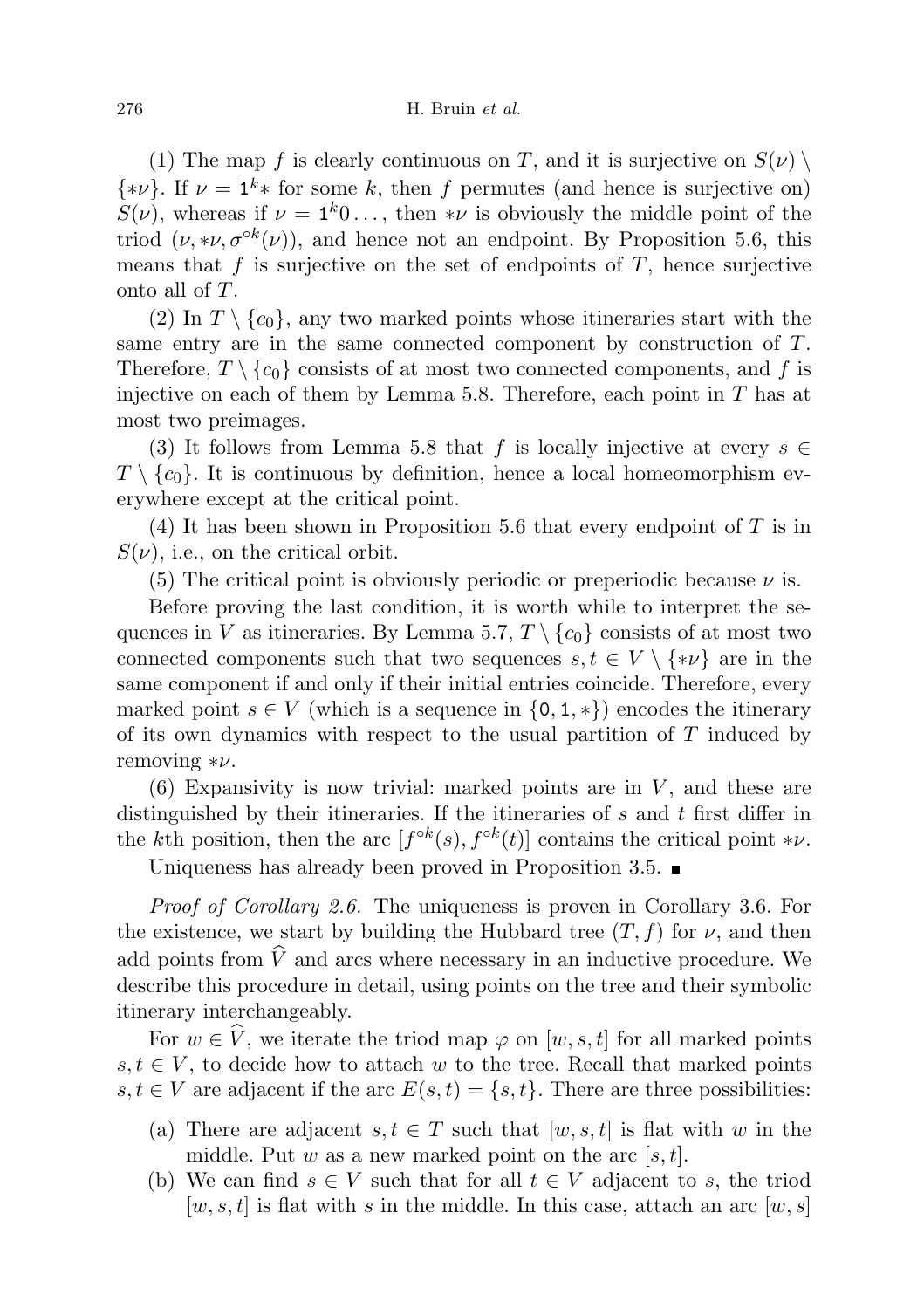to s. (The points w and s are adjacent, as long as we do not have to add new marked points on the open arc  $(w, s)$  later in the process.)

(c) If neither (a) nor (b) holds, then there is at least one pair of adjacent marked points  $s, t \in V$  such that  $[w, s, t]$  is a branched triod. Let  $b := \mathfrak{b}(w, s, t)$ . Note that Lemma 4.5 is no longer true for  $V \cup \widehat{V}$ , and it can indeed happen that  $b = b_1b_2 \ldots b_k0\nu$  or  $b_1b_2 \ldots b_k1\nu$  for some (possibly empty) word  $b_1b_2...b_k \in \{0,1\}^k$ . In this case, recode b to  $b_1b_2 \ldots b_k * \nu$  and attach an arc  $[w, b_1b_2 \ldots b_k * \nu]$  to  $b_1b_2 \ldots b_k * \nu$ . Put b on the arc [s, t] and attach an arc [w, b] to b. (The points w and b are adjacent, as long as we do not have to add a new marked point on the open arc  $(w, b)$  later in the process.)

Choose the next  $w' \in \widehat{V}$  and repeat the whole process with the tree with dynamics and marked points created so far. After all of  $\hat{V}$  is treated, we check that the resulting graph is indeed a proper extended Hubbard tree.

(i)  $(\widehat{T}, \widehat{f})$  is closed under taking triods, i.e., for any choice of marked points  $s, t, u \in \hat{T}$ , the branch point  $\mathfrak{b}(s, t, u)$  already exists in  $\hat{T}$ . This is the same proof as in Lemma 5.3, but without the burden to verify that the sequences  $0\nu$  and  $1\nu$  do not appear among the marked points. This is because in the construction of extended Hubbard trees, we replace  $0\nu$  and  $1\nu$  with  $*\nu$  as under case (c) above. Note also that if  $b = b(s, t, u)$  for some  $s, t, u \in V \cup \hat{V}$ , then  $\sigma(b) = \mathfrak{b}(\varphi[s, t, u])$ , and the three sequences of  $\varphi[s, t, u]$ belong to  $V \cup \widehat{V}$  as well. Therefore the set of marked points is  $\sigma$ -invariant.

(ii)  $\hat{T}$  has no loops. This is immediate because T has no loops, and only arcs are attached to T in the process of creating  $\widehat{T}$ . As each of these attached arcs has a point in  $\widehat{V}$  as endpoint, each endpoint of  $\widehat{T}$  belongs to  $V \cup \widehat{V}$ .

(iii) We define the dynamics of  $\hat{f}$  on the ( $\sigma$ -invariant set of) marked points by  $\sigma$ . This shows that  $\widehat{f}$  is at most two-to-one on the marked points, and (since  $0\nu$ ,  $1\nu$  and  $*\nu$  are identified in case (c)) also that  $\hat{f}$  is expansive. An arc  $[s, t]$  between two adjacent marked points will be mapped homeomorphically onto the arc  $[\sigma(s), \sigma(t)]$ , precisely as explained above Lemma 5.8. Lemma 5.8 itself then shows that  $\hat{f}$  is locally injective, and in fact that every point in  $\widehat{T}$  has at most two preimages. This verifies all the conditions of an extended Hubbard tree.

REMARK. Note that if  $\nu$  is \*-periodic, then  $c_0$  can get any number of arms. For example, if  $\nu = \overline{10*}$ , then  $T = [c_1, c_2]$  is an arc and when  $\hat{V} =$  $\{\sigma^{\circ i}(w) : i \geq 0\}$  for

$$
w = \underbrace{110110110...110}_{110 \text{ repeated } n \text{ times}} 0*\nu,
$$

then in the extended tree  $(\widehat{T}, \widehat{f})$ , the critical point  $c_0$  has  $n + 2$  arms and  $c_1$  and  $c_2$  both have  $n + 1$  arms; see Figure 3.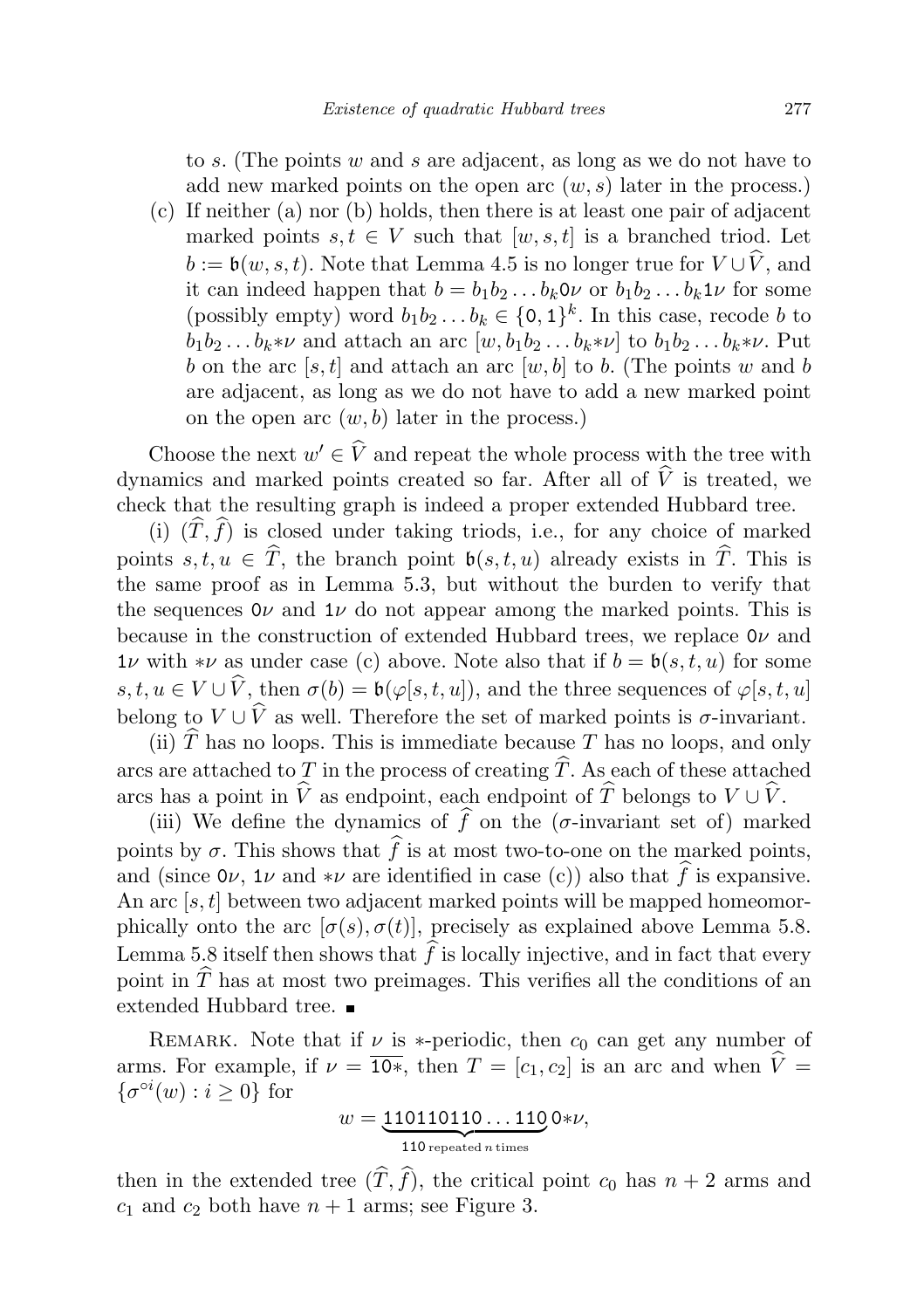

Fig. 3. The extended Hubbard tree for  $\nu = \overline{10*}$  and  $\hat{V} = {\sigma^{oi}(w) : i \ge 0}$  with  $w =$  $(110)^n$ 0\*v for  $n = 5$ . The Hubbard tree is in bold lines.

Acknowledgements. H.B. would like to acknowledge the support of EPSRC grants  $GR/S91147/01$  and  $EP/F037112/1$ . A.K. would like to thank the Konrad Adenauer foundation for continued support. A.K. and D.S. would like to thank the European research networks CODY and HCAA, as well as their predecessors.

## References

- [BFH] B. Bielefeld, Y. Fisher and J. Hubbard, The classification of critically preperiodic polynomials as dynamical systems, J. Amer. Math. Soc. 5 (1992), 721–762.
- [BKS] H. Bruin, A. Kaffl and D. Schleicher, Symbolic dynamics of quadratic polynomials, in progress; see http://www.ml.kva.se/preprints/archive2001-2002.php.
- [BS] H. Bruin and D. Schleicher, Admissibility of kneading sequences and structure of Hubbard trees for quadratic polynomials, J. London Math. Soc. 78 (2008), 502–522.
- [D1] A. Douady, Julia sets and the Mandelbrot set, in: H.-O. Peitgen and P. Richter (eds.), The Beauty of Fractals, Springer, New York, 1986, 161–173.
- [D2] —, Algorithms for computing angles in the Mandelbrot set, in: Chaotic Dynamics and Fractals, Academic Press, Orlando, FL, 1986, 155–168.
- [DH1] A. Douady et J. Hubbard, Étude dynamique des polynômes complexes, parties I & II, Publ. Math. Orsay 84-2, 85-4, 1984, 1985.
- $[DH2] \quad -,-$ , A proof of Thurston's topological characterization of rational functions, Acta Math. 171 (1993), 263–297.
- [HS] J. Hubbard and D. Schleicher, The spider algorithm, in: Complex Dynamical Systems: The Mathematics behind the Mandelbrot and Julia Sets, Proc. Sympos. Appl. Math. 49, Amer. Math. Soc., Providence, RI, 1994, 155–180.
- [LS] E. Lau and D. Schleicher, Internal addresses in the Mandelbrot set and irreducibility of polynomials, Stony Brook Preprint #19 (1994).
- [M] J. Milnor, Dynamics in One Complex Variable, 3rd ed., Ann. of Math. Stud. 160, Princeton Univ. Press, Princeton, NJ, 2006.
- [MT] J. Milnor and W. Thurston, *On iterated maps of the interval*, in: J. C. Alexander (ed.), Dynamical Systems, Lecture Notes in Math. 1342, Springer, Berlin, 1988, 465–563.
- [P] A. Poirier, On postcritically finite polynomials, part two: Hubbard trees, Stony Brook Preprint  $\#17$  (1993).
- [S1] D. Schleicher, Internal addresses in the Mandelbrot set and Galois groups of polynomials, submitted (2007); ArXiv: math.DS/9411238.
- [S2] —, Rational parameter rays of the Mandelbrot set, Astérisque 261 (2000), 409– 447.